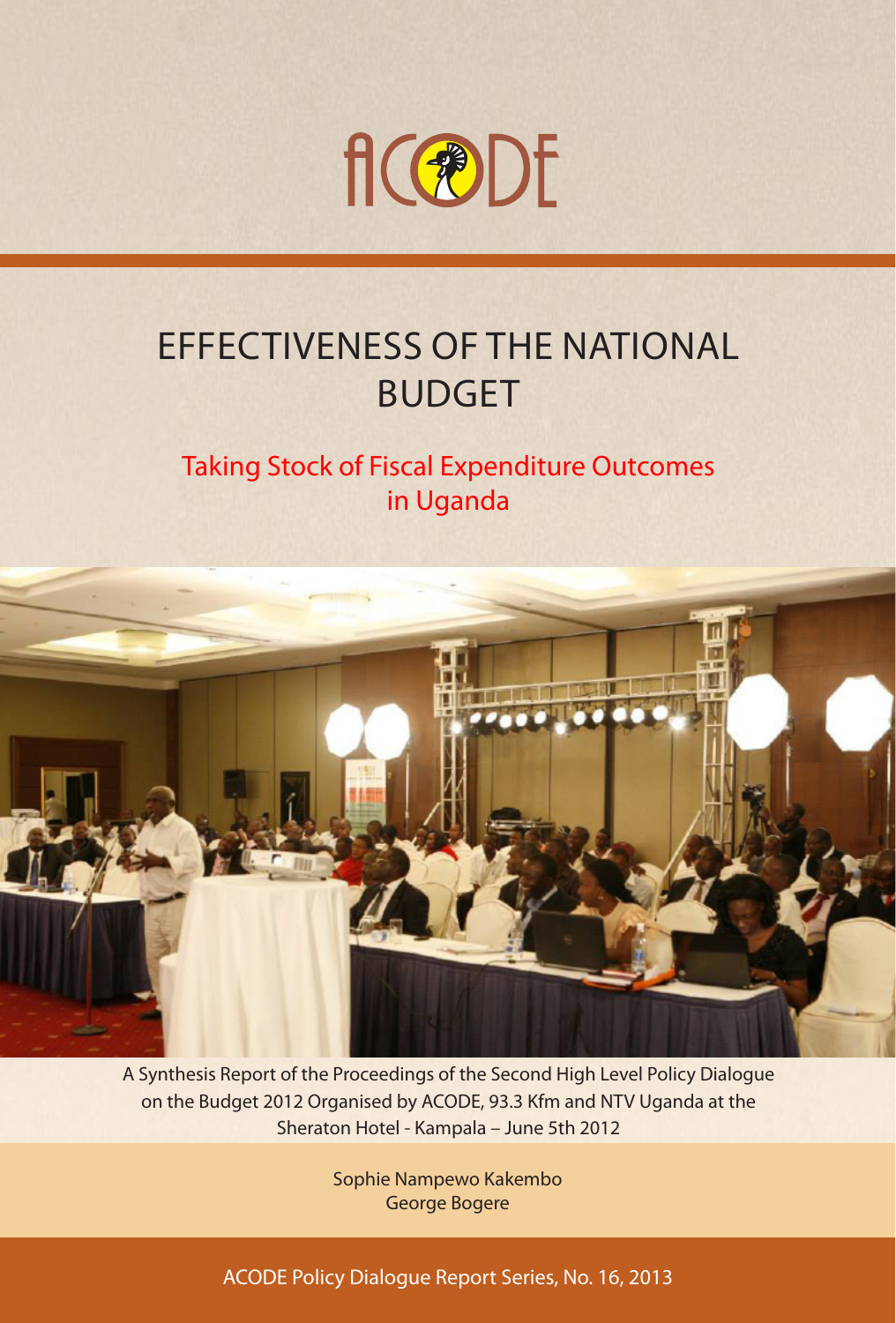## EFFECTIVENESS OF THE NATIONAL BUDGET

### Taking Stock of Fiscal Expenditure Outcomes in Uganda

Sophie Nampewo Kakembo George Bogere

A Synthesis Report of the Proceedings of the Second High Level Policy Dialogue on the Budget 2012 Organised by ACODE, 93.3 Kfm and NTV Uganda at the Sheraton Hotel - Kampala – June 5th 2012





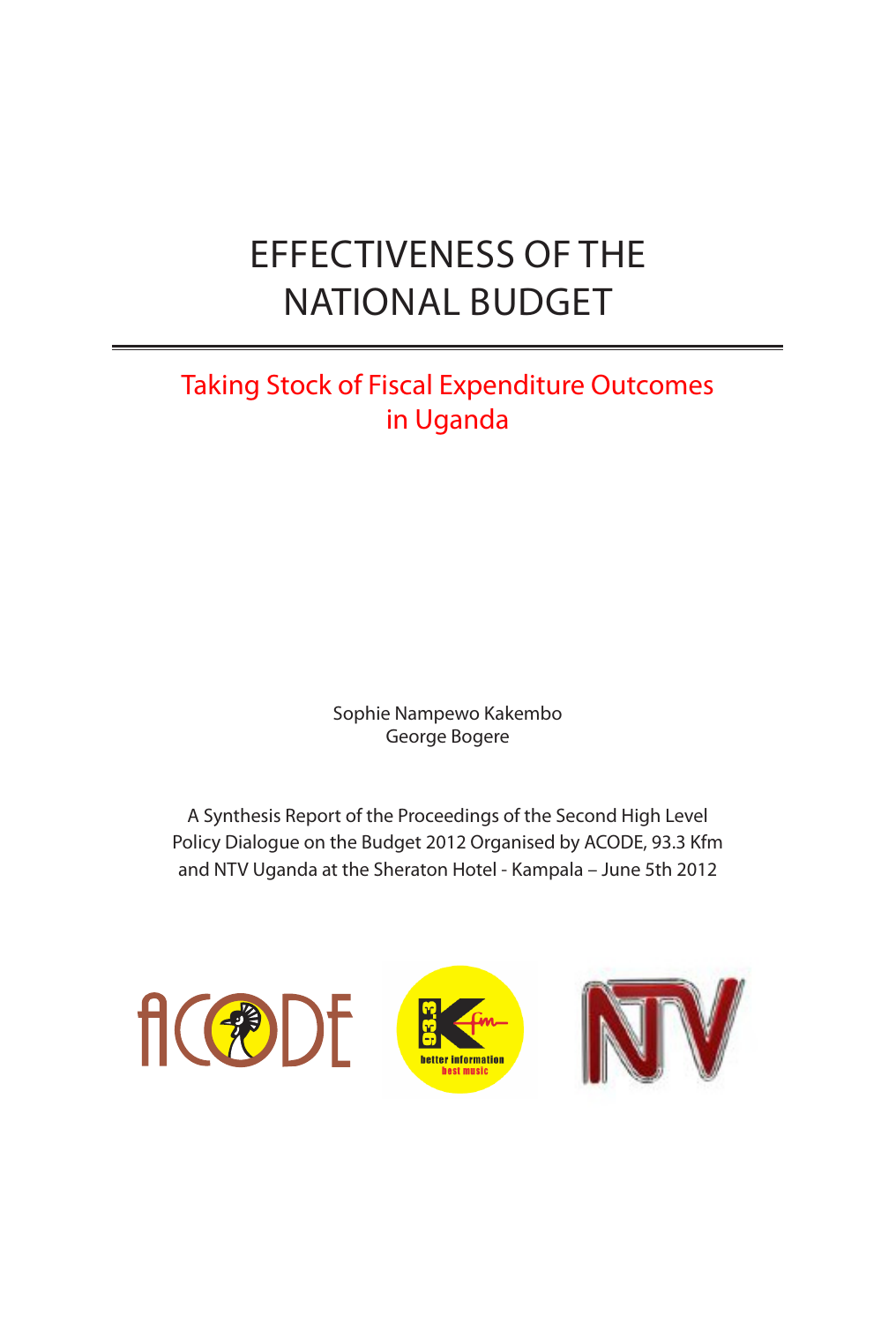Published by ACODE P.O. Box 29836, Kampala - UGANDA Email: library@acode-u.org, acode@acode-u.org Website: http://www.acode-u.org

### Citation:

Nampewo, S., and Bogere, G., (2013). Effectiveness of the National Budget: Taking Stock of Fiscal Expenditure Outcomes in Uganda. A Synthesis Report of the Proceedings of the Second High Level Policy Dialogue on the Budget 2012. ACODE Policy Dialogue Report Series, No.16, 2013. Kampala.

#### © ACODE 2013

All rights reserved. No part of this publication may be reproduced, stored in a retrieval system, or transmitted in any form or by any means – electronic, mechanical, photocopying, recording or otherwise without prior permission of the publisher. ACODE policy work is supported by generous donations from bilateral donors and charitable foundations. The reproduction or use of this publication for academic or charitable purpose or for purposes of informing public policy is exempted from this restriction.

ISBN 978 9970 34 008 8

Cover Photo: A Cross section of participants attending the High Level Policy Dialogue on the National Budget held on June 5, 2012 at Sheraton Hotel in Kampala.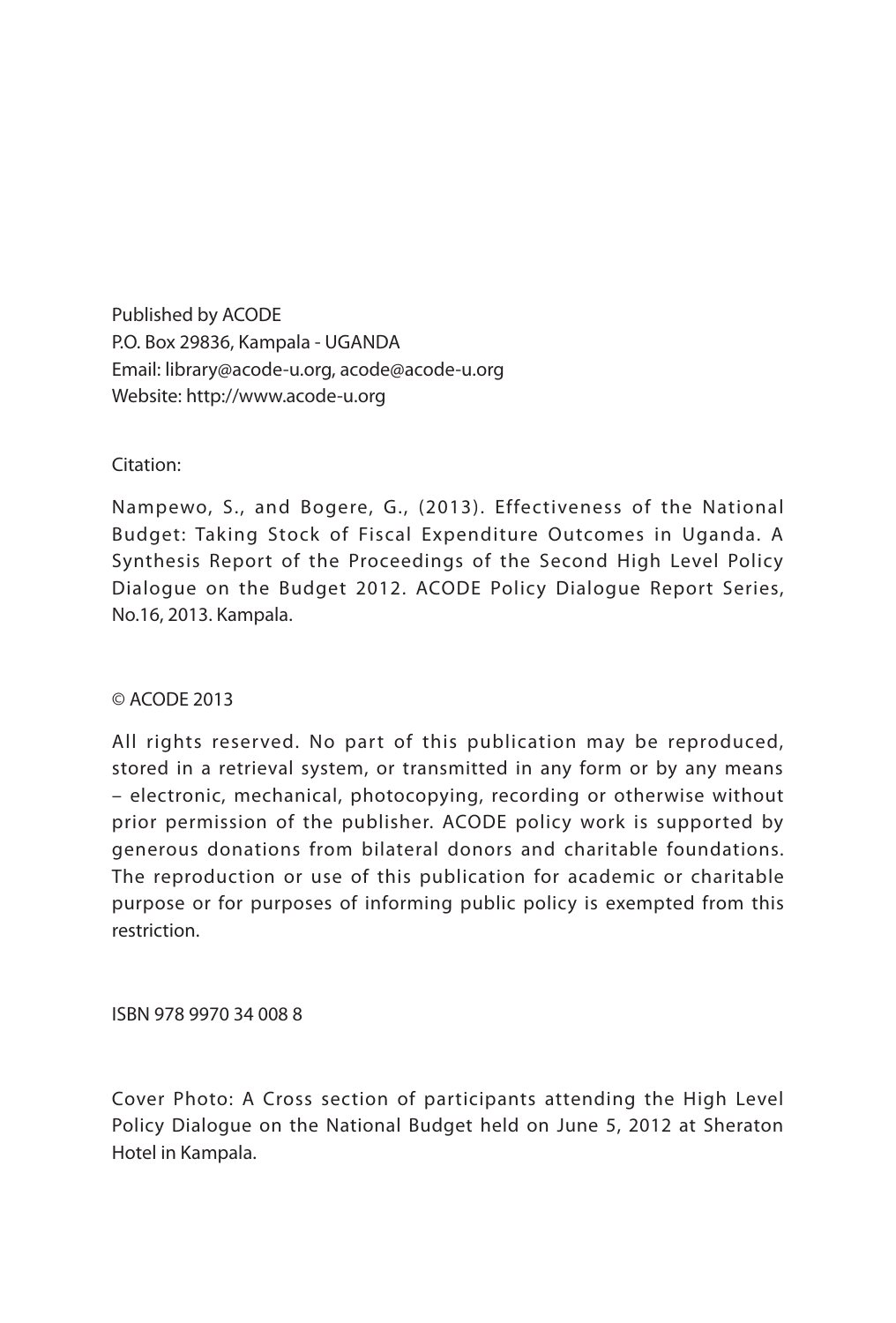## **Table of Contents**

| 1. |                                                                            |  |
|----|----------------------------------------------------------------------------|--|
| 2. |                                                                            |  |
| 3. | National Agricultural Advisory Services: Is the Expenditure Justified5     |  |
| 4. |                                                                            |  |
| 5. | How the Billions in the Budget Affect the Shillings in People's Pockets 10 |  |
| 6. |                                                                            |  |
| 7. |                                                                            |  |
|    |                                                                            |  |
|    |                                                                            |  |
|    |                                                                            |  |
|    |                                                                            |  |
|    |                                                                            |  |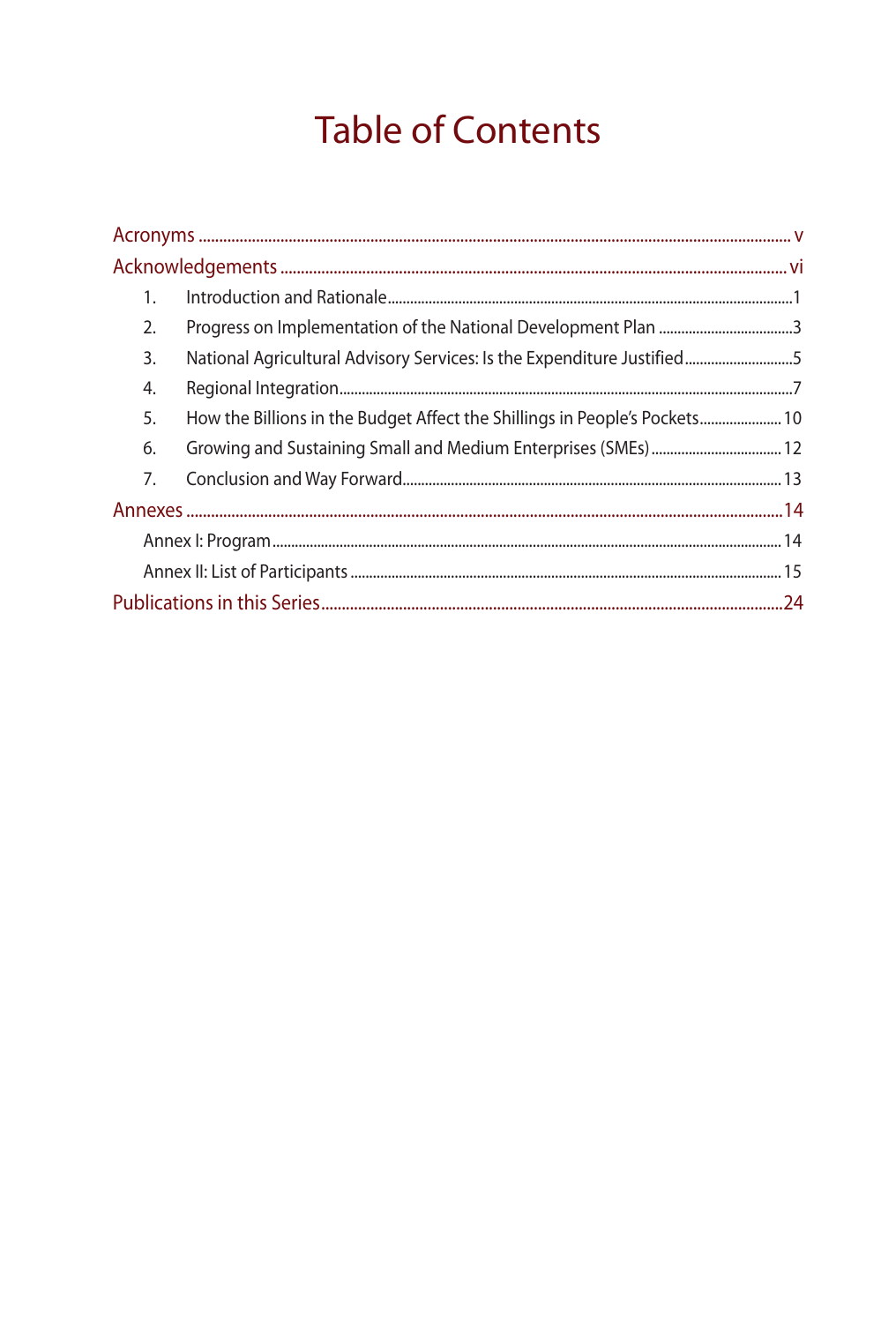## List of Acronyms

| <b>ACODE</b> | Advocates Coalition for Development and Environment         |
|--------------|-------------------------------------------------------------|
| <b>BTVET</b> | <b>Business Technical Vocational Education and Training</b> |
| <b>CBTIC</b> | Citizens' Budget Tracking and Information Centre            |
| COMESA       | Common Market for Eastern and Southern Africa               |
| <b>CU</b>    | <b>Customs Union</b>                                        |
| <b>EAC</b>   | <b>East African Community</b>                               |
| <b>FSF</b>   | <b>Food Security Farmer</b>                                 |
| <b>FTA</b>   | Free Trade Area                                             |
| <b>GDP</b>   | <b>Gross Domestic Product</b>                               |
| ICT          | Information and Communication Technology                    |
| <b>MDGs</b>  | Millennium Development Goals                                |
| <b>MFPED</b> | Ministry of Finance, Planning and Economic Development      |
| <b>MOF</b>   | <b>Market Oriented Farmer</b>                               |
| <b>MTEF</b>  | Medium Term Expenditure Framework                           |
| <b>NAADS</b> | National Agricultural Advisory Services                     |
| <b>NDP</b>   | National Development Plan                                   |
| <b>NPA</b>   | <b>National Planning Authority</b>                          |
| <b>NTBs</b>  | <b>Non-Tariff Barriers</b>                                  |
| PEAP         | Poverty Eradication Action Plan                             |
| <b>PMA</b>   | Plan for Modernisation of Agriculture                       |
| <b>PRSP</b>  | Poverty Reduction Strategy Plan                             |
| <b>PTA</b>   | Preferential Trade Area                                     |
| <b>SADC</b>  | South African Development Community                         |
| <b>SMEs</b>  | <b>Small and Medium Enterprises</b>                         |
| <b>URA</b>   | <b>Uganda Revenue Authority</b>                             |
| <b>YEF</b>   | Youth Entrepreneurship Fund                                 |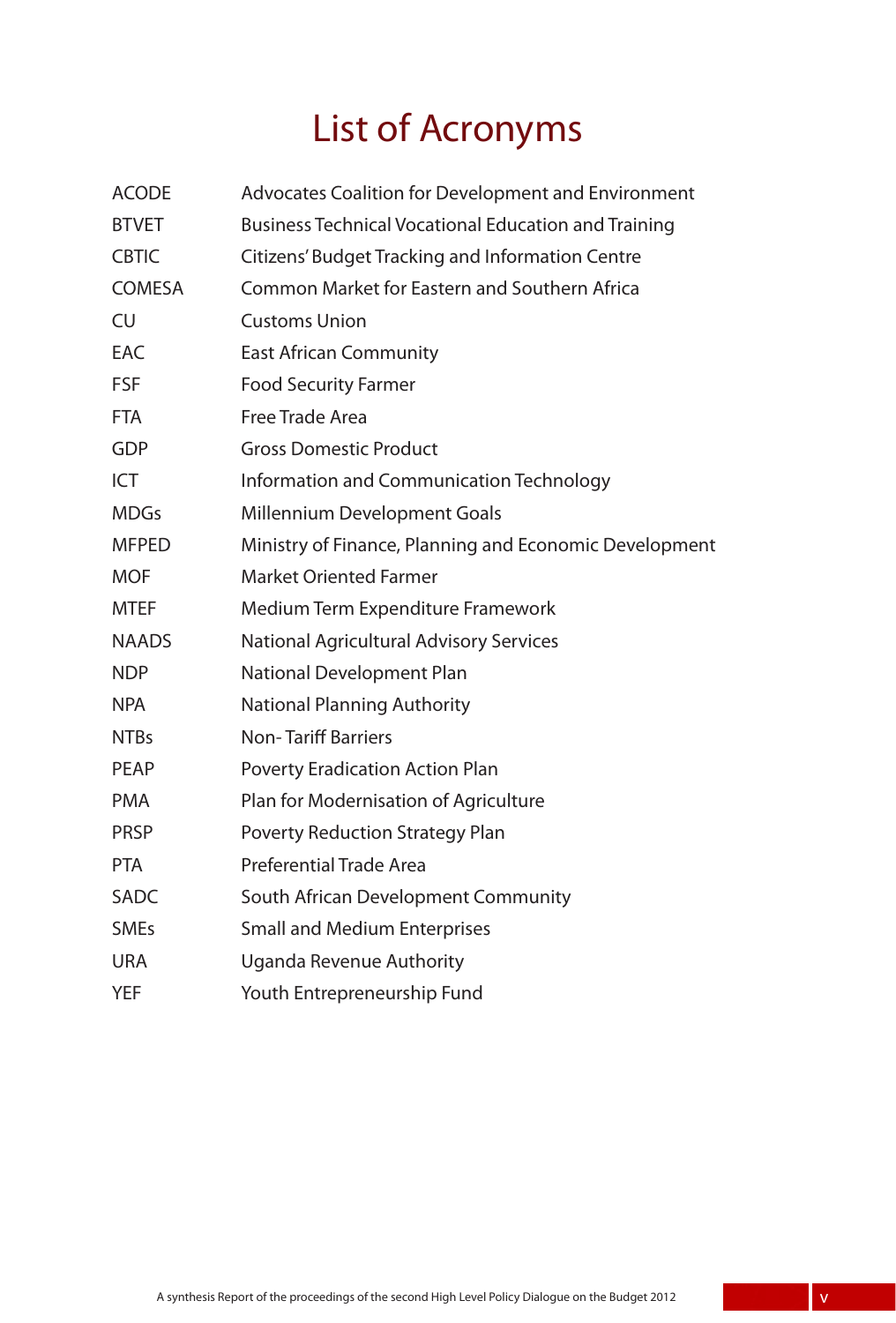## Acknowledgments

The Citizens' Budget Tracking and Information Centre (CBTIC) team at ACODE is grateful to all those actors that took part in making the dialogue a success. We are grateful to 93.3 Kfm and NTV Uganda for partnering with ACODE to have the live debate. We are also grateful to the presenters for having prepared background papers that formed the basis of discussions at the dialogue. Specifically we would like to acknowledge the efforts by Dr Abel Rwendeire (National Planning Authority), Ms Rosetti Nabbumba (Ministry of Finance), and Dr Nichodemus Rudaheranwa (Makerere University Business School).

In addition, we are grateful for the contributions made by the panel of experts; Dr Augustus Nuwagaba (Makerere University), Dr Fred Muhumuza (Ministry of Finance), Mr Francis Kamulegeya (Price Waterhouse Coopers) and Mr Charles Ocici (Enterprise Uganda).

We are also grateful to the Embassy of the Kingdom of the Netherlands and the International Budget Partnership (IBP) for the financial support.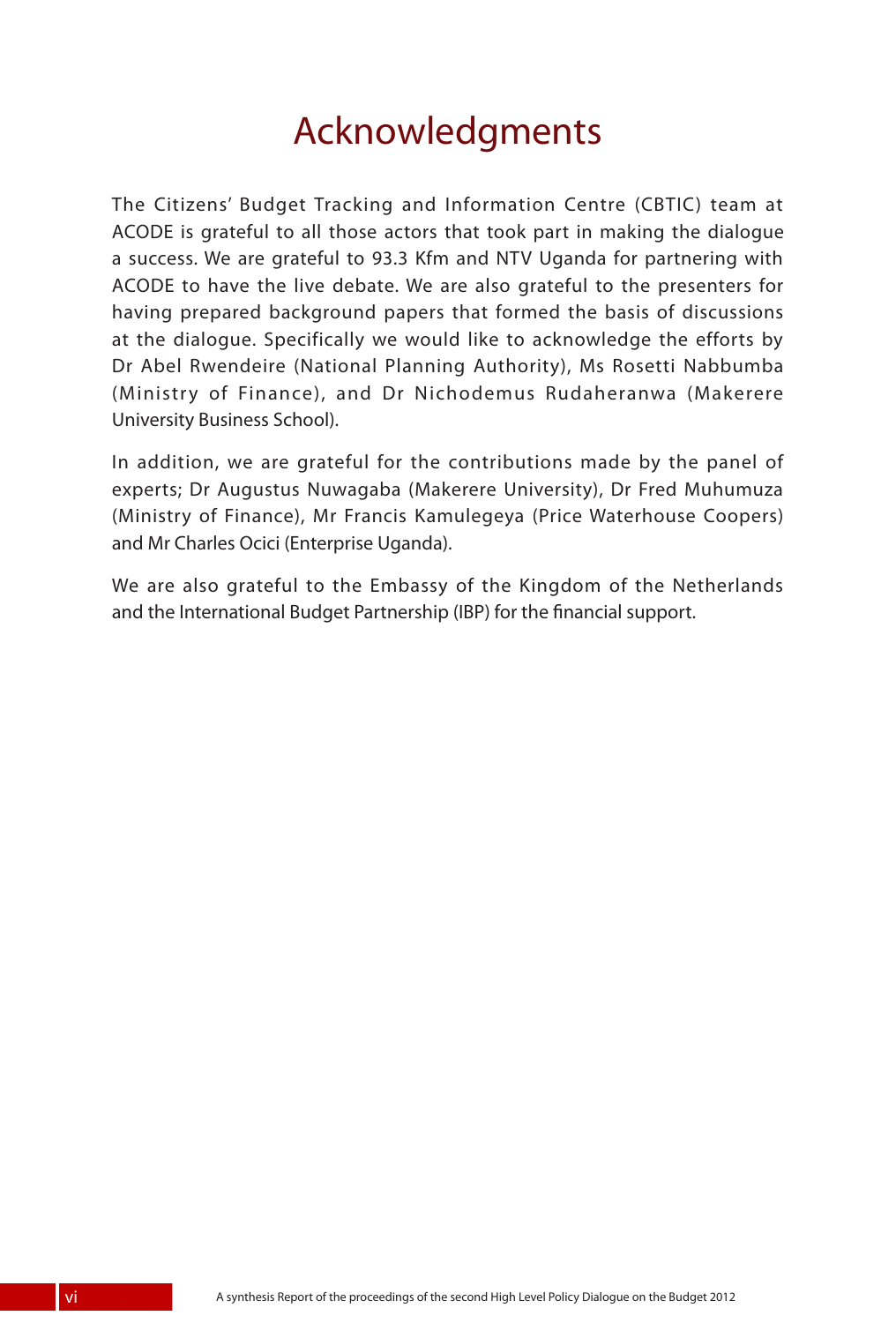## **Introduction and Rationale**

The Advocates Coalition for Development and Environment (ACODE) under its Citizen's Budget Tracking and Information Center (CBTIC) together with 93.3 Kfm and NTV Uganda organised a Policy Dialogue on the Budget under the theme 'Effectiveness of the National Budget: Taking Stock of Outcomes of Fiscal Expenditure in Uganda'. Second in the series, the dialogue sought to evaluate the outcomes of government expenditure in relation to the country's development targets and objectives. The dialogue was organised amidst widespread concerns that the pattern of government spending amidst tight budget constraints will not lead to optimal outcomes

and therefore not attain the country's development objectives.

Through the budget, the government can influence in come distribution, provide services to its citizens, and transform the country through strategic investments and resource allocations. Trends show that government expenditure is dominated by consumption spending which is a serious threat to the economy. The World Bank blamed the recent weakening of the Uganda shilling on excessive government expenditure

a substantial part of which is in foreign currency. Domestic



The Executive Director ACODE, Mr Godber Tumushabe giving opening remarks at the dialogue

currency spending by government has the potential to contribute to foreign currency demand by increasing demand for imported goods. Thus, there are strong macroeconomic imperatives for controlling government expenditure.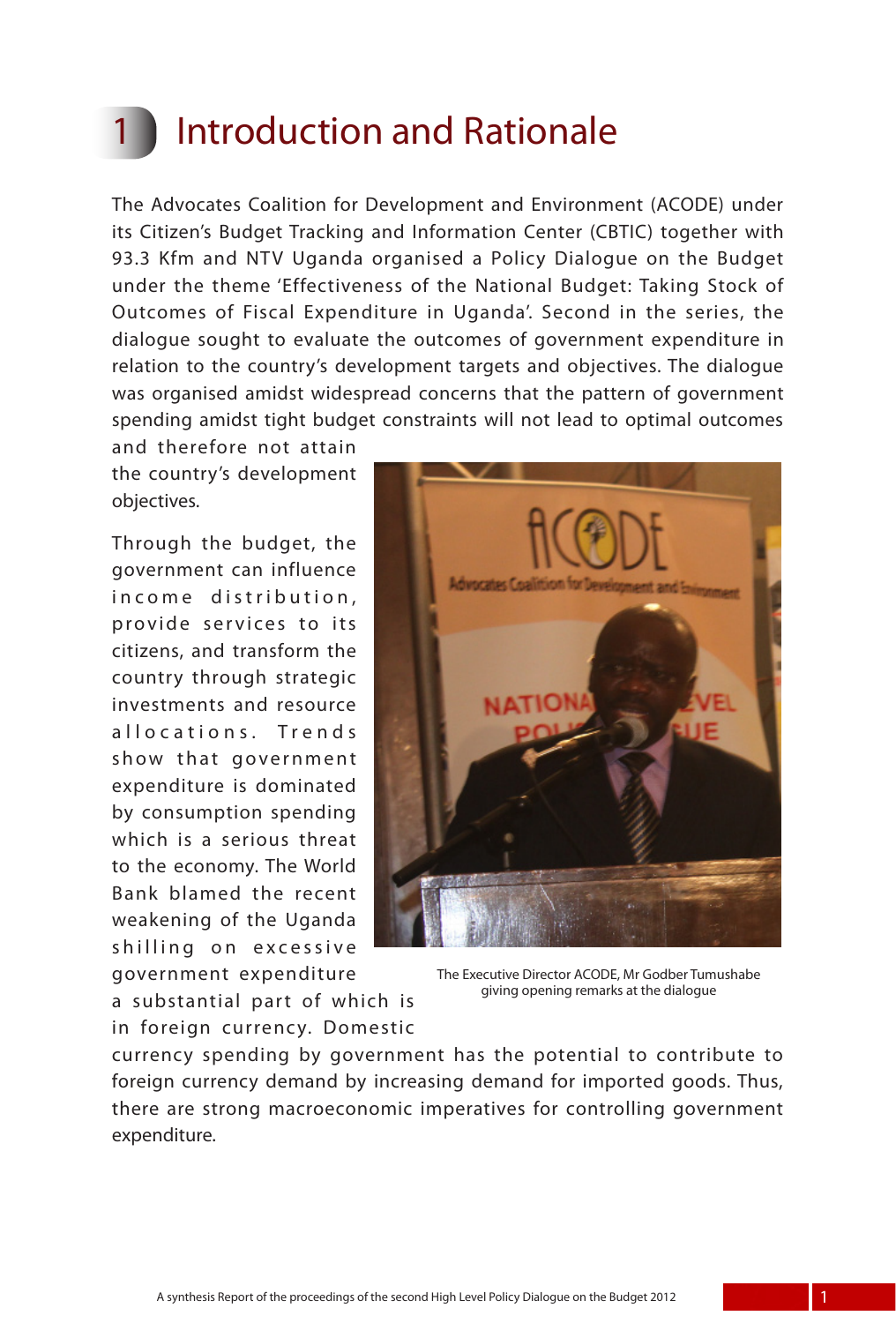The government must prioritise expenditure so as to achieve the country's development objectives. This requires identification of areas to cut, while maintaining or increasing expenditure in those areas or sectors that are associated with a higher multiplier effect. The dilemma is that a reduction of expenditure in one area, may have an adverse effect on certain social welfare targets to which the government has committed itself- increasing literacy levels, reducing infant and child mortality, reversing the spread of HIV/AIDS etc. At the same time, the government faces increasing demands for pay rise from public servants, especially teachers and health workers. These demands, if granted, may escalate government consumption expenditure and aggravate the associated adverse macroeconomic effects. Yet, rejecting these demands is not without costs either.

The dialogue focused on five areas including: i) Progress on the implementation of the National Development Plan; Impact of the Agricultural Advisory Services (NAADS) program; ii) Regional Integration, iii) How the budget affects income and consumption of individuals; and iv) Growing and sustaining Small and Medium Enterprises (SMEs) in Uganda. It brought together policymakers, practitioners, academics, civil society, donors, and other stakeholders. For the benefit of the general public, panellists from academia, government, civil society and the general public, the afternoon session was broadcast live on NTV [television] and 93.3 Kfm radio. More than 320 persons attended the dialogue (See Annex I). This report synthesises the presentations and discussions at the dialogue.

## 2 Progress on Implementation of the National Development Plan

The National Development Plan (NDP) 2010/11 – 2014/15 was adopted by Parliament in October 2010 and is the first of six 5-year plans to be implemented to realize the National Vision 2040 - "A Transformed Ugandan Society from a Peasant to a Modern and Prosperous Country within 30 years". The theme for the 2010/11 NDP is "Growth, Employment and Socioeconomic Transformation for Prosperity". This will be realized through pursuance of eight national development objectives and unlocking the most binding constraints that hinder faster growth and economic transformation.

There is widespread scepticism as to whether the objectives of the NDP will be achieved, given Uganda's poor record in planning. Apparently, national plans have become meaningless rituals of producing documents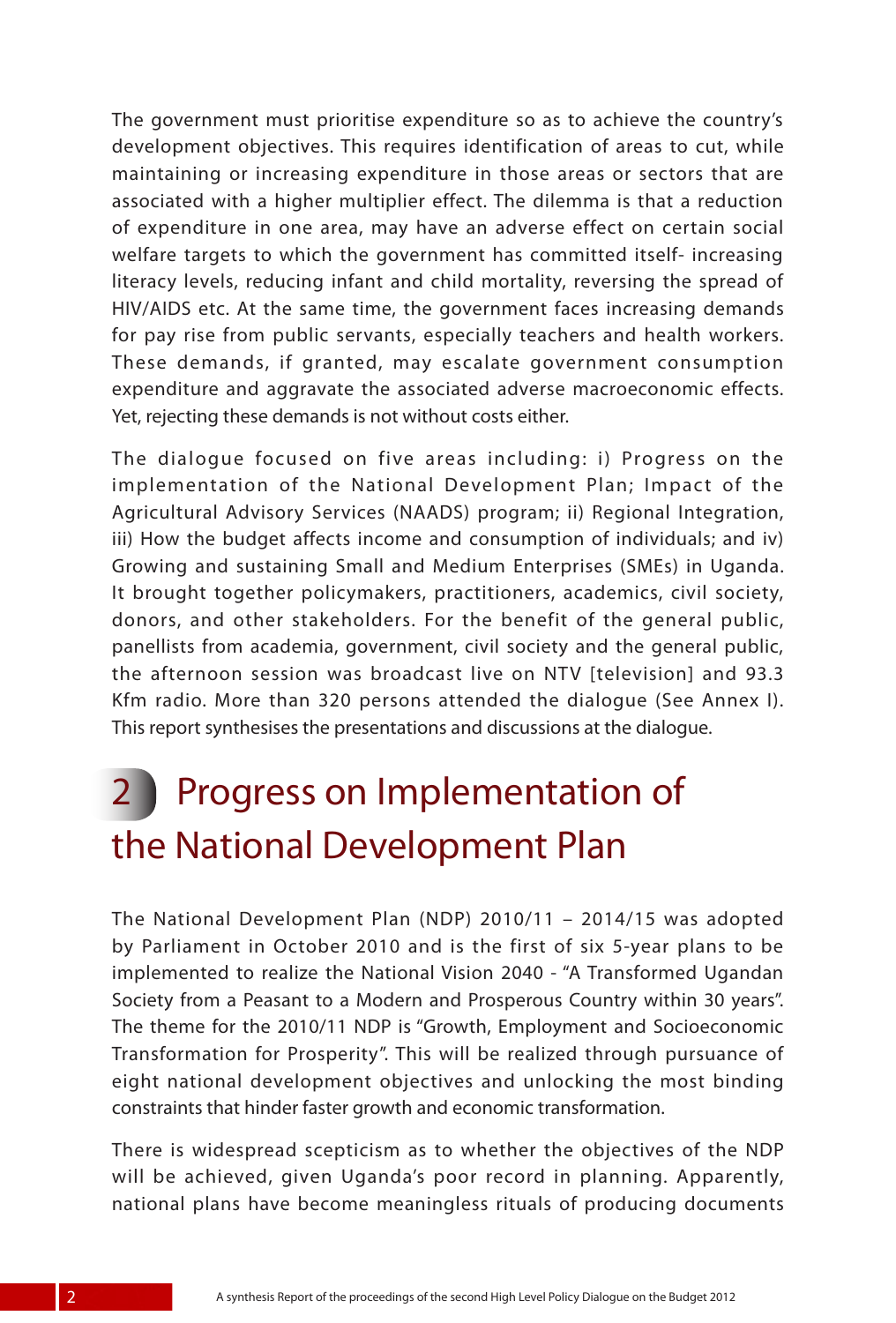whose details are given little or no attention. Furthermore, the objectives of the NDP for the five years are in areas that the country has made little progress over the last two decades. Nevertheless, the National Planning Authority (NPA) - the institution responsible for national planning is positive about implementation of the NDP. According to NPA, progress on implementation of the plan has been registered in several key areas.

Increasing Household Incomes: The country has registered significant increases in household incomes with the proportion of people living below the poverty line reducing from 28.5 percent in 2008/09 to 24.5 percent in 2010/11 despite a reduction of GDP per capita from USD 506 to USD 485 over the same period.

Infrastructure Improvement: There is noticeable improvement of the stock and quality of economic infrastructure. The proportion of paved roads increased to 16 percent from the perennial four percent, the proportion of freight cargo by rail increased to 9 percent from 3.5 percent. Marginal increases in power consumption per capita (from 60 Kwh to 63.9 Kwh) were registered- still below NDP target of 75 Kwh. The proportion of households accessing power from the national grid also increased from 11 percent to 12 percent.



Dr. Abel J.J. Rwendeire, Deputy Chairperson, National Planning Authority (NPA) making a presentation on Progress on Implementation of the National Development Plan 2010/11-2014/15 at the dialogue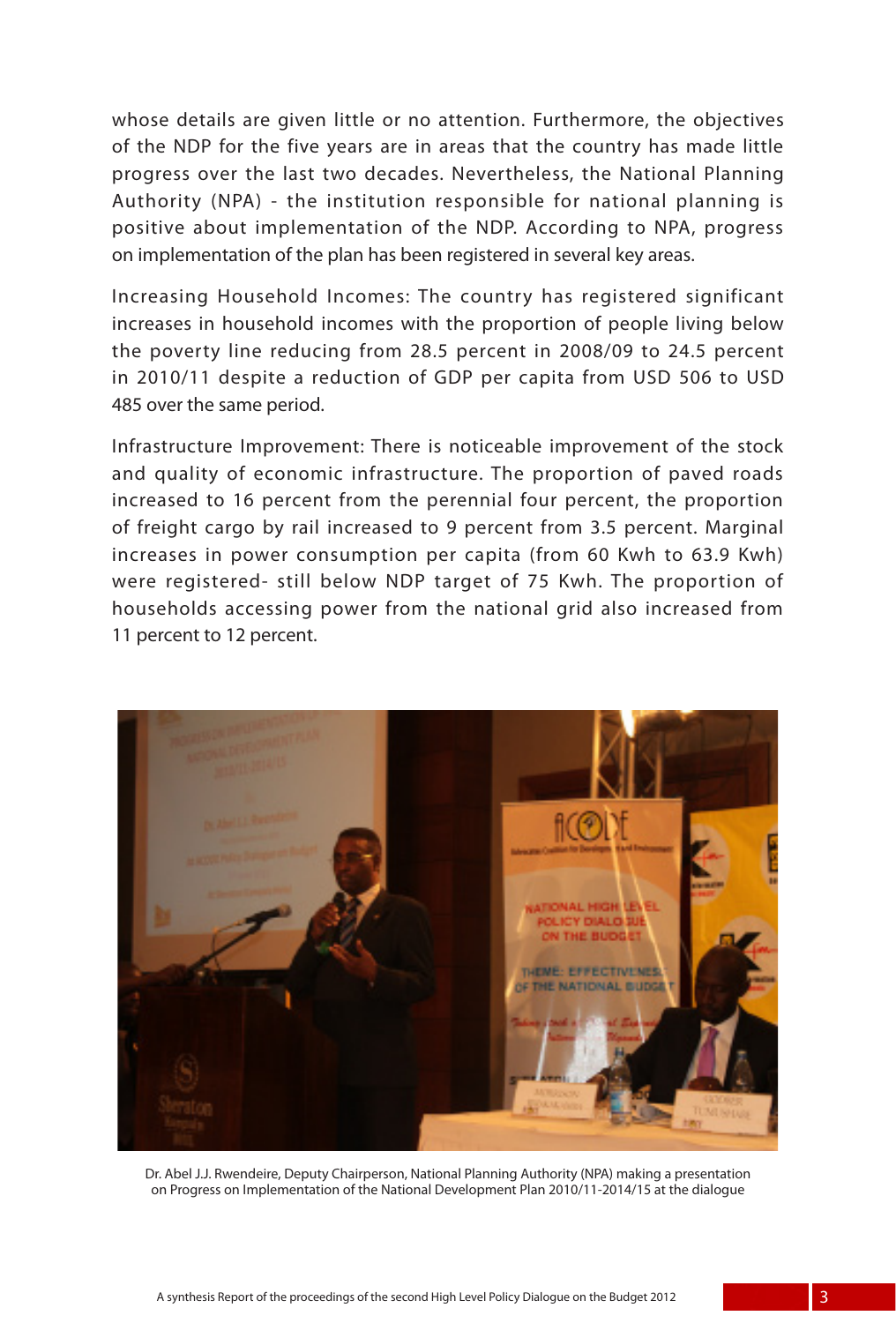Human Capital Development: Human capital development has been enhanced as depicted by; improvements in life expectancy at birth which increased from 50.4 to 54.1 years, decline in illiteracy rates (though marginally) from 73.5 percent to 73.2 percent, increase in enrolment in Business, Technical, Vocational and Entrepreneurship (BTVET) by 34.7 percent.

Social Services: Undoubtedly, there is an increase in access to and quality of social services; coverage of DPT3 increased from 85 to 91 percent, Health Centers without drug stock outs increased from 26 percent to 43 percent, net primary enrolment increased from 93.2 percent to 96.7 percent, net primary completion increased from 49 percent to 64 percent, infant mortality reduced from 76 to 54 per 1000 live births and under five mortality reduced 137 to 90 per 1000 live births. However, the proportion of qualified health workers (56 percent), water coverage (65 percent rural and 66 percent urban) stagnated. Inadequate transport infrastructure too remained a big challenge.

It was not possible to carry out conclusive analysis on three other key areas due to limitations. These areas include enhancing the availability and quality of gainful employment, promoting science, technology, innovation and ICT to enhance competitiveness and, strengthening good governance, defence and security.

The implementation of the plan faces several challenges including; the disconnect between the NDP on the one hand and, the Medium Term Expenditure Framework (MTEF) and National Budget on the other, weak sectoral linkages (both inter and intra) that lead to duplication of resources, delayed implementation of the public service reform and persistent under funding, especially at local government (sub-national) level, among others.

But what is Uganda's performance record in planning? There have been several [good] plans in the past, but they did not yield much. Vision 2025 was replaced by Vision 2035, and lately, the Poverty Eradication Action Plan (PEAP) which has been replaced by the NDP. Uganda was among the first African countries to come up with the Poverty Reduction Strategic Plan (PRSP).

Execution of plans in Uganda suffers three key challenges. First is corruption to which the country reportedly loses about UGX 947bn every year. Funds allocated for implementation of activities under the plans are swindled in grand schemes. Without addressing corruption, the plans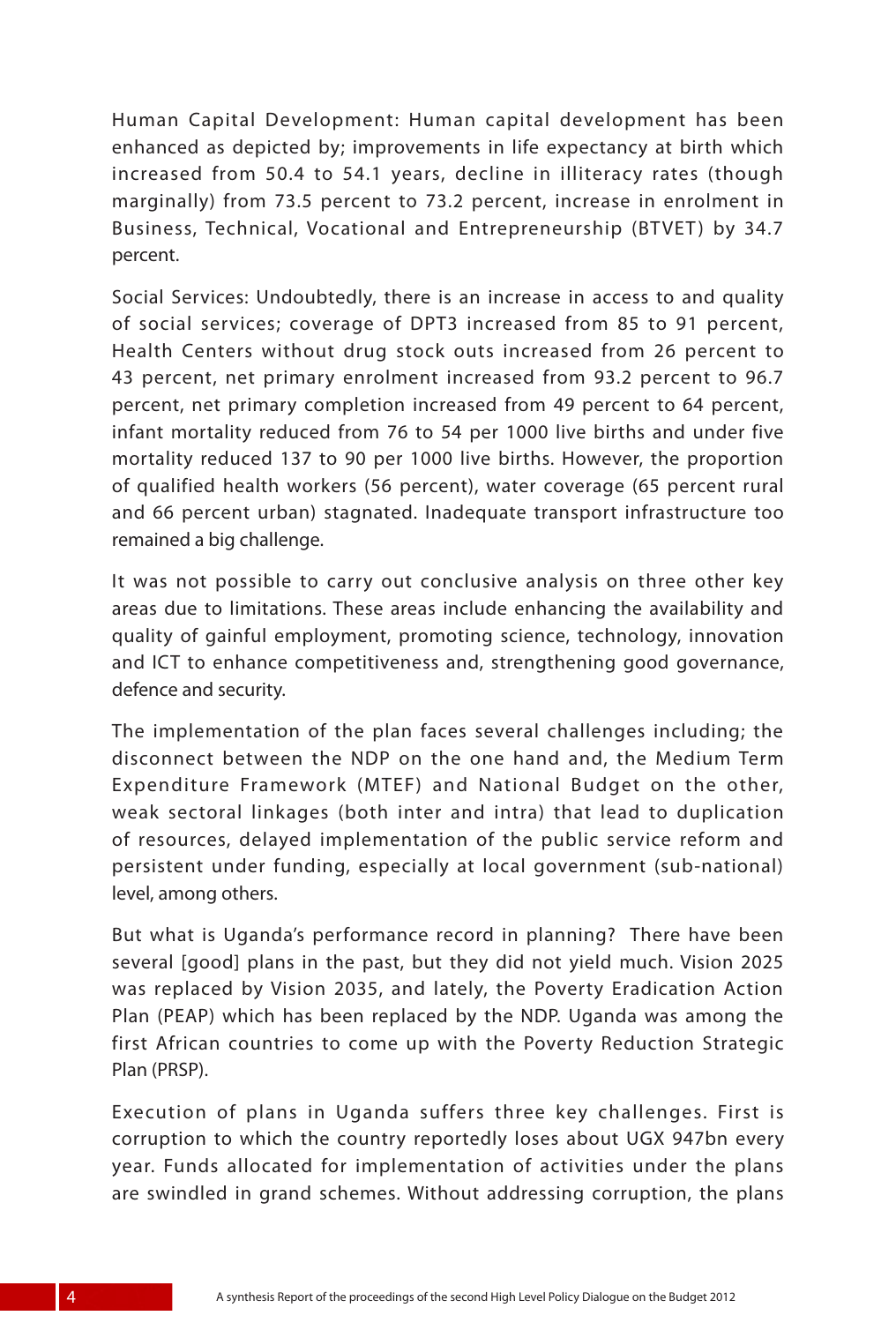however good, will not yield the intended objectives. Measures to control corruption should be built into these plans.

Second is poor coordination. There is no synchronisation of efforts by actors yet coordination is central to a private sector led development strategy which is the case for Uganda. The government should designate and strengthen coordinating institutions for provision of the requisite infrastructure and elements such as skilled labour, a stable macroeconomic environment and lower transaction costs.

Third is inadequate funding for implementation of the plans. Uganda needs a total of USD 18bn to undertake the planned infrastructure development alone. This is much higher than the available resources. Dependence on external funding for implementation of the NDP makes its implementation contingent on developments in foreign markets. The recent economic upheavals in Europe and the United States could have serious repercussions for the implementation of the NDP. Turning to local financing may require cutting expenditure in other sectors and or borrowing internally which may crowd out the private sector.

Given the progress at this point, the targets of the NDP will not be achieved over the remaining three years. Going forward, the plans need to be realistic and achievable over the planning horizon and resource forecasts. There is need to reduce foreign dependence for implementation of the NDP and prioritization of activities.

## 3 National Agricultural Advisory Services: Is the Expenditure **Justified**

Introduced in 2000, the National Agricultural Advisory Services (NAADS) together with the Plan for Modernization of Agriculture (PMA) were supposed to provide both the strategic and operational framework for transformation of Uganda's Agricultural sector. While the overriding view is that the NAADS program is largely a failure, the program has contributed to reduction in hunger according to a study by Ministry of Finance. The program still faces many challenges and requires major revisions if it is to achieve its objectives.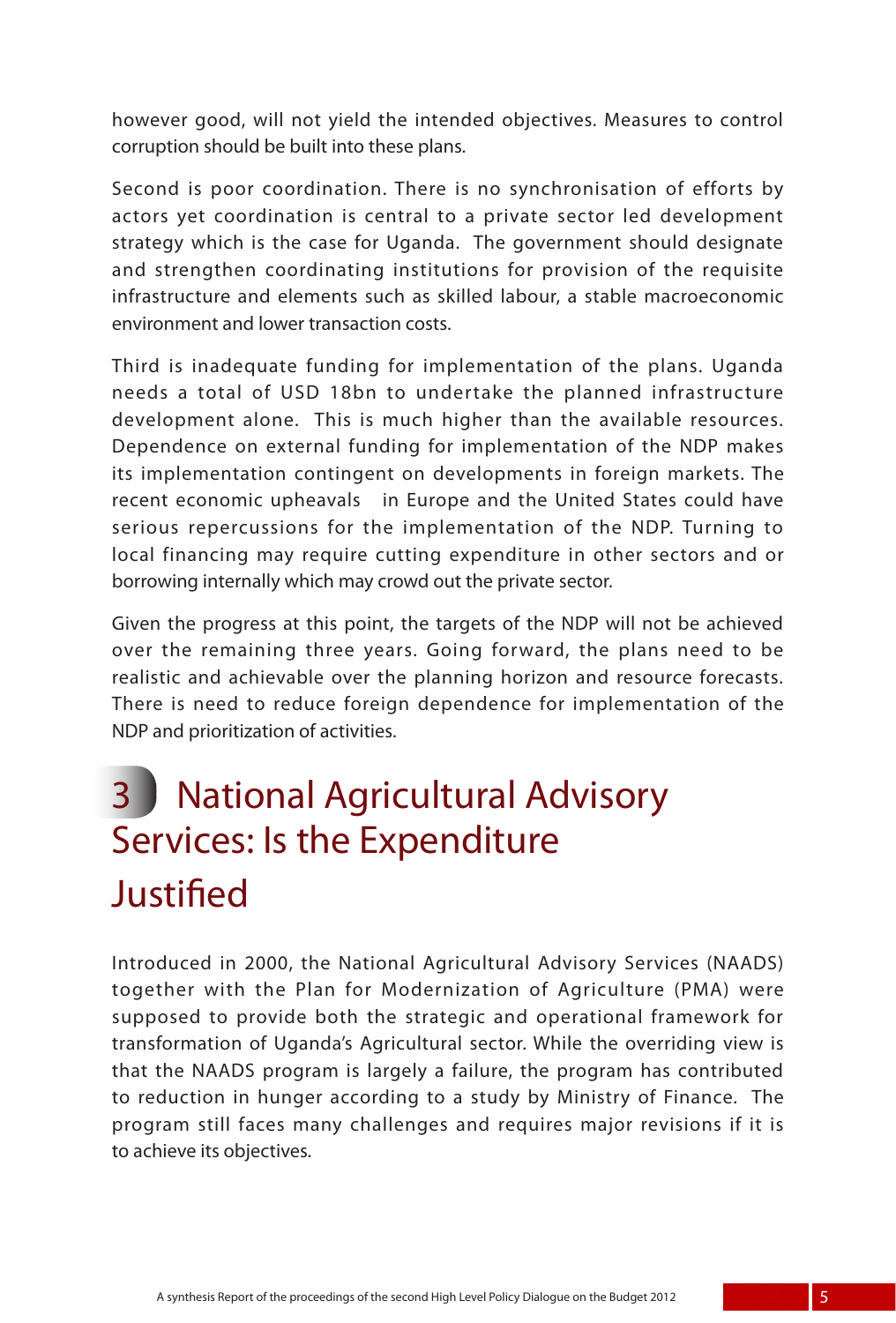Whereas Uganda is renowned for being self-sufficient in food production, there are indicators that food insecurity is on the increase. The Uganda National Household Survey 2009/10 reveals that there has been an increase in the proportion of persons having only one meal a day today, as compared to three meals in the past. Promoting food security, nutrition and household incomes is one of the key objectives of the NAADS program. The NAADS program has since inception been shrouded in controversy. The NAADS program has repeatedly been cited as a 'hotbed' of corruption, and was suspended by the President for a period over the same. Also, its efficacy in transforming the agricultural sector has been challenged. For many, there is no justification for the huge expenditure which accounts for over 60 percent of the agriculture sector budget.

However, a study by the Ministry of Finance Planning and Economic Development (MFPED) and the NAADS secretariat revealed that the NAADS program had contributed to the reduction of food insecurity in Uganda, although it faces significant challenges. The study revealed that there was a reduction in food insecurity, depicted by increment in the proportion of households where adults eat two or more meals a day. This development was attributed to the provision of agricultural inputs and advisory services under NAADS II. The inputs provided were mainly livestock (goats, cattle pigs and poultry) and seeds (legumes and cereals).



Ms Rosetti Nabbumba, Deputy Head, BMAU, Ministry of Finance, Planning and Economic Development making a presentation on the Effectiveness of NAADS in Addressing Uganda's Food Security Needs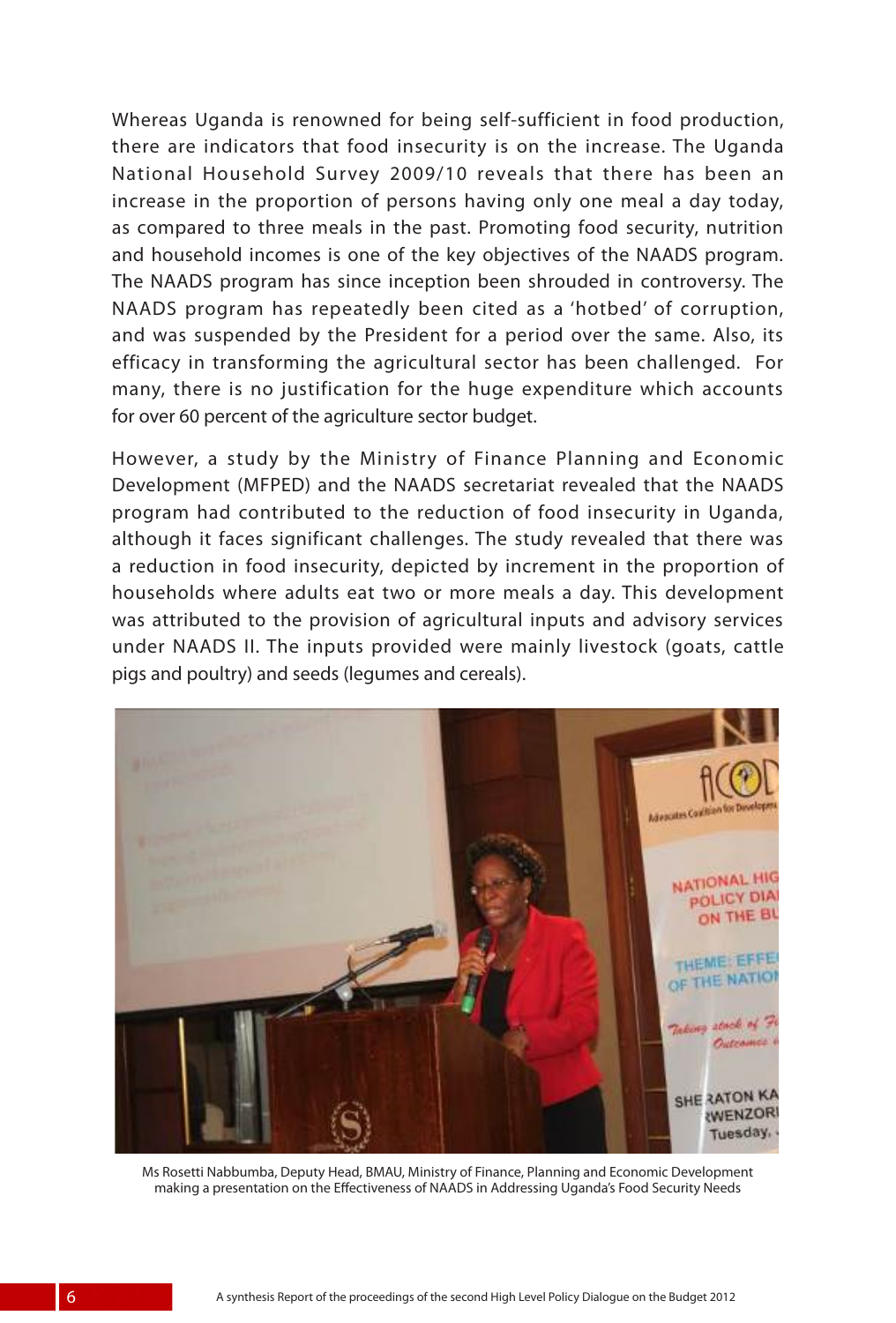The study points out two major challenges under the program. First is inadequate institutional capacity for implementation of the Food Security Farmer (FSF) and Market Oriented Farmer (MOF) Grants at the district and sub-county due to inadequate equipment, lack of skilled personnel, and poorly motivated staff. Secondly, there is inadequate financing depicted by the huge funding gap of UGX 34.94 billion in 2010/11. This translates into, inadequate and poor facilitation for mobilization and inadequate funding for program operations.

The study makes four recommendations: i) Redesigning the programme to focus on quantified production targets for the various enterprises taking into account the agricultural zones and food consumption requirements would help in making the programme more farmer-centred. ii) Funding should be increased to enable sufficient farmer outreach and effective program implementation. A reduction in the number of beneficiaries per parish in case the funds are not increased substantially, would be prudent. iii) Greater coordination among stakeholders including private sector and non-governmental organizations to deliver comprehensive packages to farmers. iv) Beneficiary farmers should be categorized based on required level of support given their endowment levels – land, equipment, labour etc.

The failure of the NAADS program epitomizes the poor performance of the agricultural sector in Uganda as a whole. The program should reduce food insecurity and lead to higher incomes. The NAADS program was politicized from the onset and has been used as a mechanism through which supporters of the ruling party are rewarded. It is riddled with corruption and is highly ineffective. It is argued that scrapping the program would not have significant repercussions for agricultural production. The program needs a complete overhaul if it is to transform Uganda's agricultural sector. Most fundamentally, NAADS should go beyond provision of seeds and fertilizers and address value addition and access to markets issues.

# **Regional Integration**

Regional integration involves the formation of linkages among countries with geographical proximity for reasons ranging from economic, political, to security considerations. Regional economic communities are a popular means of promoting trade, investment and economic growth. The benefits accruing from greater regional integration include; improved resource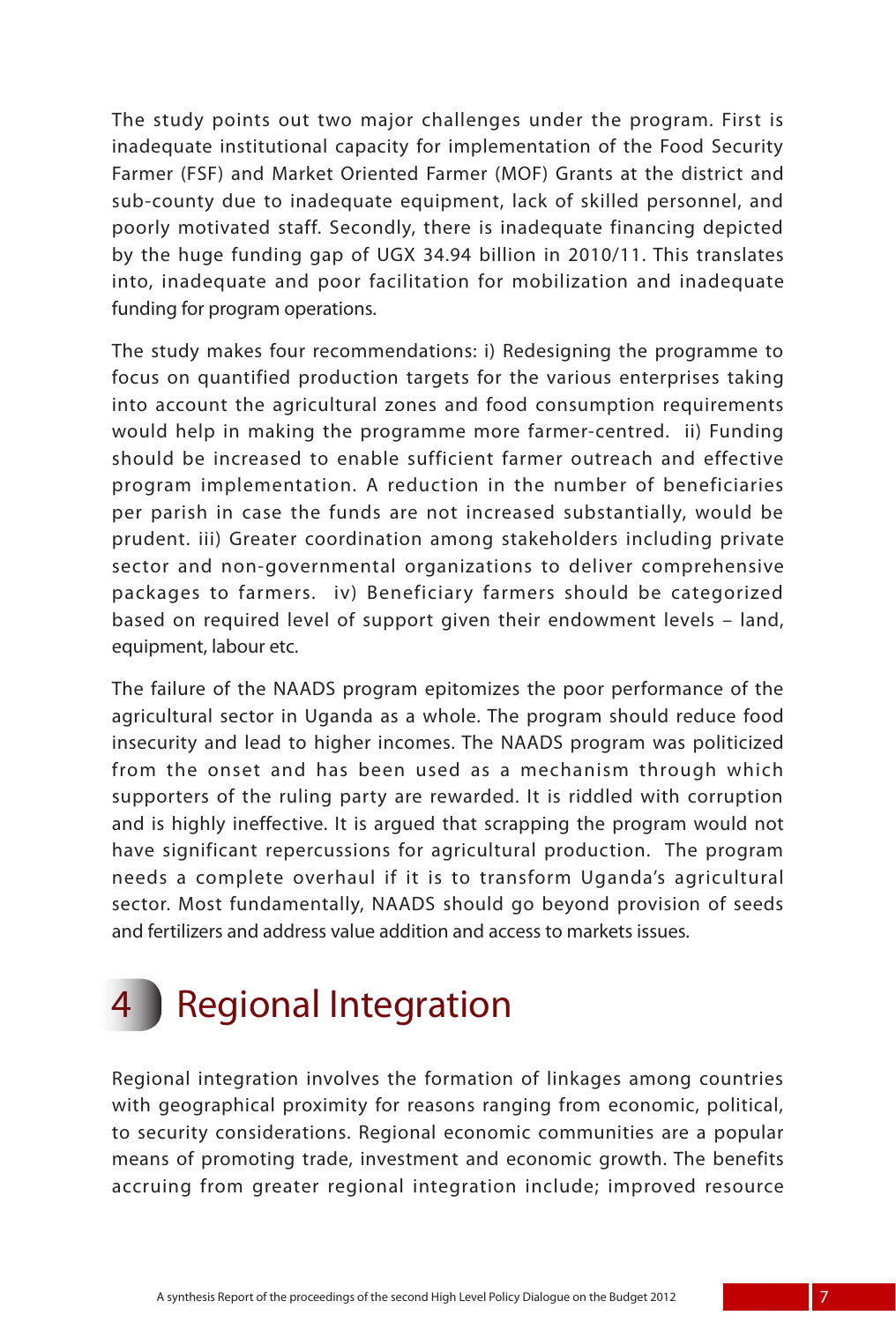allocation and greater competition, improved market accessibility, credible and politically-sensitive domestic policy initiatives and reforms, increased bargaining power in international forums vis-à-vis third-world countries, rational use of scarce resources, attracting external assistance and investment, deepening integration through enhanced policy coordination and provision of regional public infrastructure.

There is no doubt that regional integration is important for the realization of Uganda's development objectives. The National Development Plan (NDP) 2010/11 – 2014/15 envisions regional integration as key for Uganda's effective participation as a major player in the East African Community and beyond. However, there is a general perception that regional integration should be taken cautiously, given the differences in socio-economic and political environments across the [East Africa] member countries. Both local and international experts have warned against premature and accelerated integration.

Uganda is a member of several regional blocks most notably; the East African Community (EAC), the Southern African Development Community (SADC) and the Common Market for Eastern and Southern Africa (COMESA). The EAC is probably the regional grouping with closest ties among all regional groupings to which Uganda belongs. It aims at



Dr Nichodemus Rudaheranwa from Makerere University Business School (MUBS) making a presentation on Performance and Impediments to Regional Integration in Eastern Africa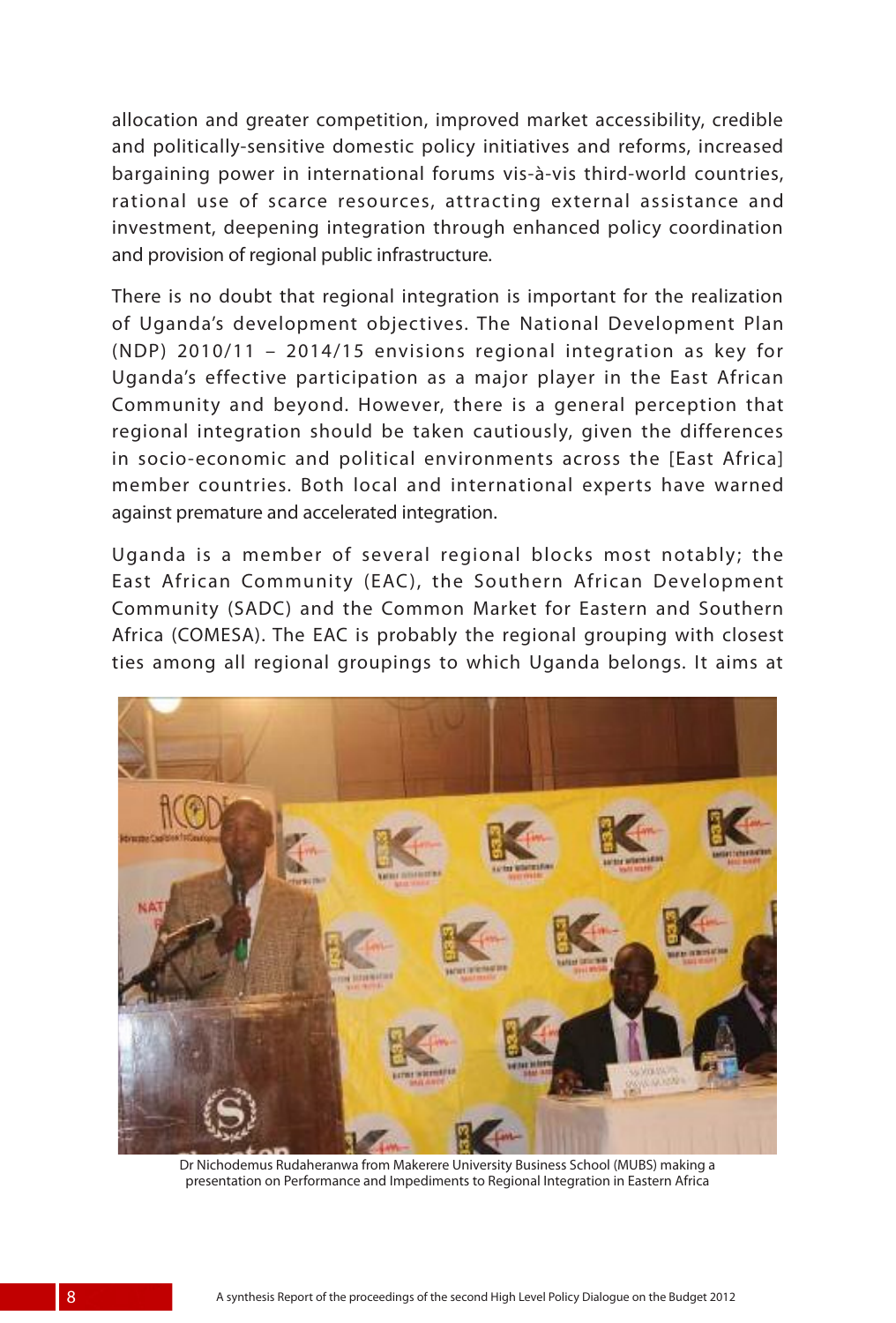widening and deepening co-operation among the partner states; politically, economically, and socially for their mutual benefit. The treaty for the establishment of the East African Community (EAC) was signed in1999 and was ratified - by the three original partner states - Kenya, Uganda and Tanzania in 2000. The Republics of Rwanda and Burundi joined in 2007.

Article 5 (2) of the Treaty, spells out a six stage roadmap to full integration in East Africa, namely: i) Preferential Trade Areas (PTA) where member States apply lower tariffs on imports produced by other members than to imports produced by non-members and can determine tariffs on imports from non-members; ii) Free Trade Area (FTA), where there are no tariffs on imports from other members but, as in PTA, members can determine tariffs on imports from non-members; iii) Customs Union (CU); a FTA in which members impose common tariffs on non-members, and may also cede sovereignty to a single customs administration; iv) Common Market which allows free movement of the factors of production (such as capital and labour) across national borders within the integration area; v) Economic Union in which a common market with unified monetary and fiscal policies, including a common currency is formed and; 6) Political Union; the ultimate stage of integration, in which members become one nation. National governments cede sovereignty over economic and social policies to a supranational authority, establishing common institutions and judicial and legislative processes—including a common Parliament.

The protocol establishing the EAC Customs Union was signed in 2004 and became operational in 2005 with a five-year transitional period. The EAC Common Market was formally adopted in 2010 and negotiations relating to the EAC Monetary Union as of June 2012 were on-going.

Complementary achievements include establishment of key institutions, systems, instruments, a legal framework (EAC Customs Management Act), conclusion of the regional Competition Act (2006), policies and strategies; promotion of EAC as a single investment area and initiation of common trade policy frameworks.

Specifically, the implementation of a common policy has contributed to intra-EAC trade growth, cross-border investments especially in the services sector, for example; banking, insurance and education. Overall, the intra-EAC trade (exports and imports) increased more than four times from US\$767 million in 2000 to over US\$ 3.4 billion in 2010. But when the focus is on combining imports and exports, it obscures important variations of trade development across EAC Partner States. In this context, Burundi, Rwanda and Tanzania have been more of net importers - as they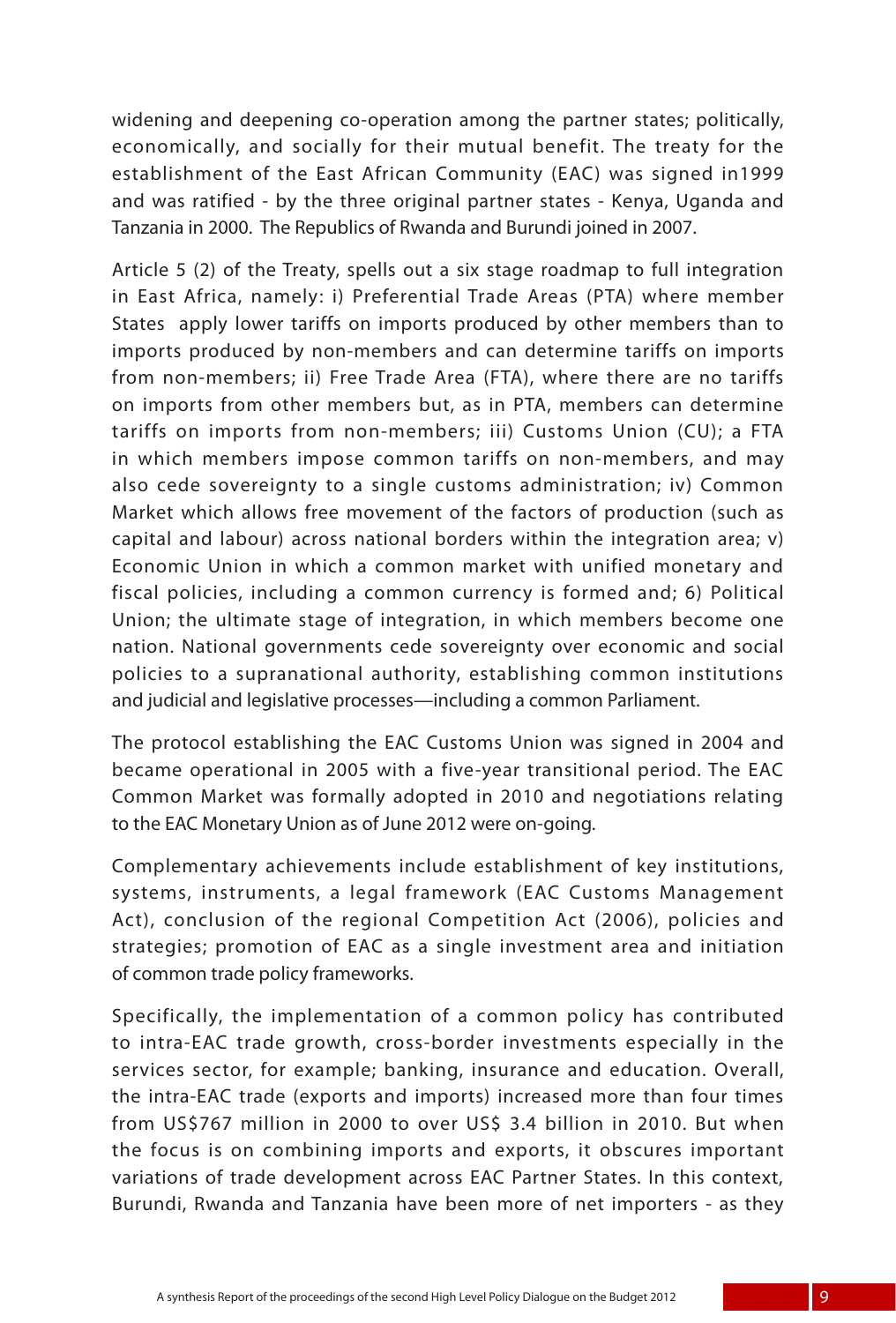experienced intra-EAC trade deficits – of USD 76, 450, and 0 respectively, On the other hand, Kenya and Uganda to some extent, acted as net intra-EAC exporters (intra-EAC trade surplus) with US \$ 1,021 and 3,000,000 respectively.

Despite the progress in the EAC integration with the trade and investment achievements, there are challenges which hinder the pace and implementation of the integration roadmap. These include high prevalence of NTBs, inadequate infrastructure, institutional handicaps, inadequate national level capacities to domesticate regional policies, address supply-side constraints, weak legal, regulatory and dispute settlement mechanisms and requisite powers for the EAC to enforce Community obligations and decisions, mismatch during the implementation of trade facilitation instruments and processes.

The extent to which Partner States gain from the benefits of regional integration largely depends on capacities at national level. Weak national institutions could seriously hamper a country's ability to attract foreign investments, promote value addition in exporting activities and promote the competitiveness of exports. Therefore, national mechanisms for regional cooperation and integration need to be well equipped and structured to ensure that integration measures are effectively implemented in a coordinated manner to the benefit of the Partner State. This is particularly important in most African countries like Uganda which, belong to more than one regional economic community.

The potential gains to Uganda's membership to various regional groups are high. However, in order to realize this potential, a number of implementation challenges should be addressed; securing stable and sustainable sources of funding to adequately prepare, creating adequate capacity at national level as well as creating an enabling environment for increased investments and promoting value addition to exports.

The incorporation of regional integration into national development plans and budgets is essential in creating a sense of ownership and strengthening the commitment to regional integration processes. This requires systematic harmonization of the objectives and instruments of the regional agenda with national development plans, policies and strategies, and requires capacity development - strengthening legal and institutional systems - all of which require budgetary resources.

Though regional integration is potentially beneficial, it faces challenges of; inequalities among partner states - in terms of benefits accruing from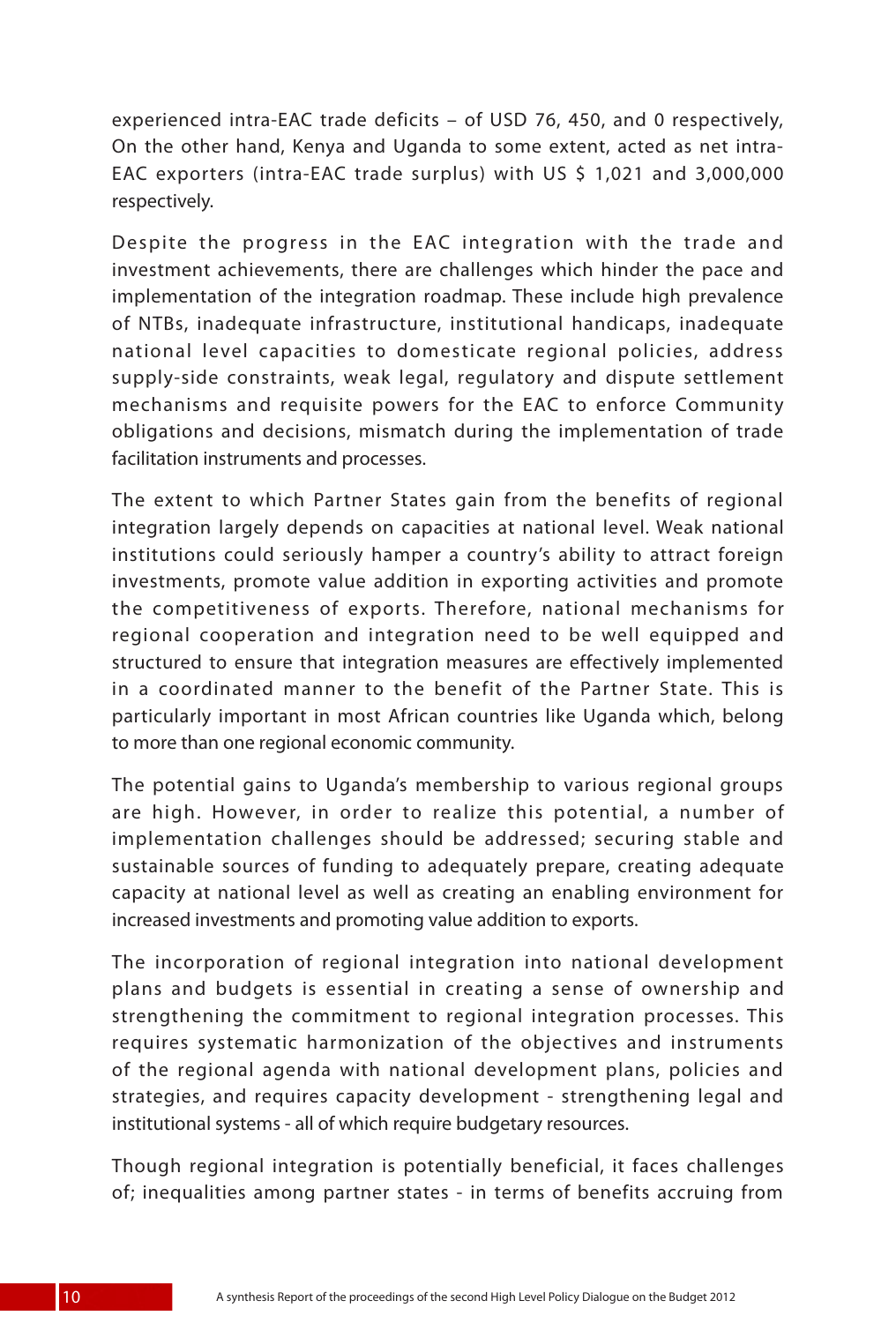integration - which puts some countries in a more favourable position - and inundate the populations of partner states against each other. Open dialogue across borders focusing on people's fears associated with integration should be an integral element of the integration processes.

Uganda's relatively poor performance on regional integration is attributed to inadequate funding which continues to augment the country's unfavourable position. Uganda has the greatest comparative advantage in the agricultural sector, and should be supported as well as develop skills and build ethical human resource to compete for jobs in the union.

## 5 How the billions in the budget affect the shillings in people's pockets

The national budget is an important tool for the allocation of resources as well as influencing economic activity in the country. It lays out projections of the resource envelop and allocation of the resources therein for a given financial year. The budget formulation process in Uganda is informed by a macro-economic framework whose core objectives are economic growth of about 7 percent per annum and control of inflation with a target of keeping annual inflation below 5 percent.

As government tries to balance revenue and expenditure sides of the budget amid constraints imposed by the macro-economic framework and other factors, it impacts on the level of economic activity through monetary and fiscal policy measures which in turn impacts on people's earnings directly and indirectly through, for instance, levying taxes, paying salaries of workers and service providers. Higher taxation translates into lower disposable income. It should be noted though that for Uganda, the tax base is still narrow with tax revenue as a proportion of GDP at only 13.3 percent compared to the 25 percent target.

Despite the merits of high government expenditure including employment and increased access to services to mention a few, excessive government expenditure especially that which drives consumption (including wages and consumption goods) as opposed to production leads to higher inflation. High inflation rates greatly reduce people's purchasing power and erode the value of their savings. The high interest rates introduced by inflation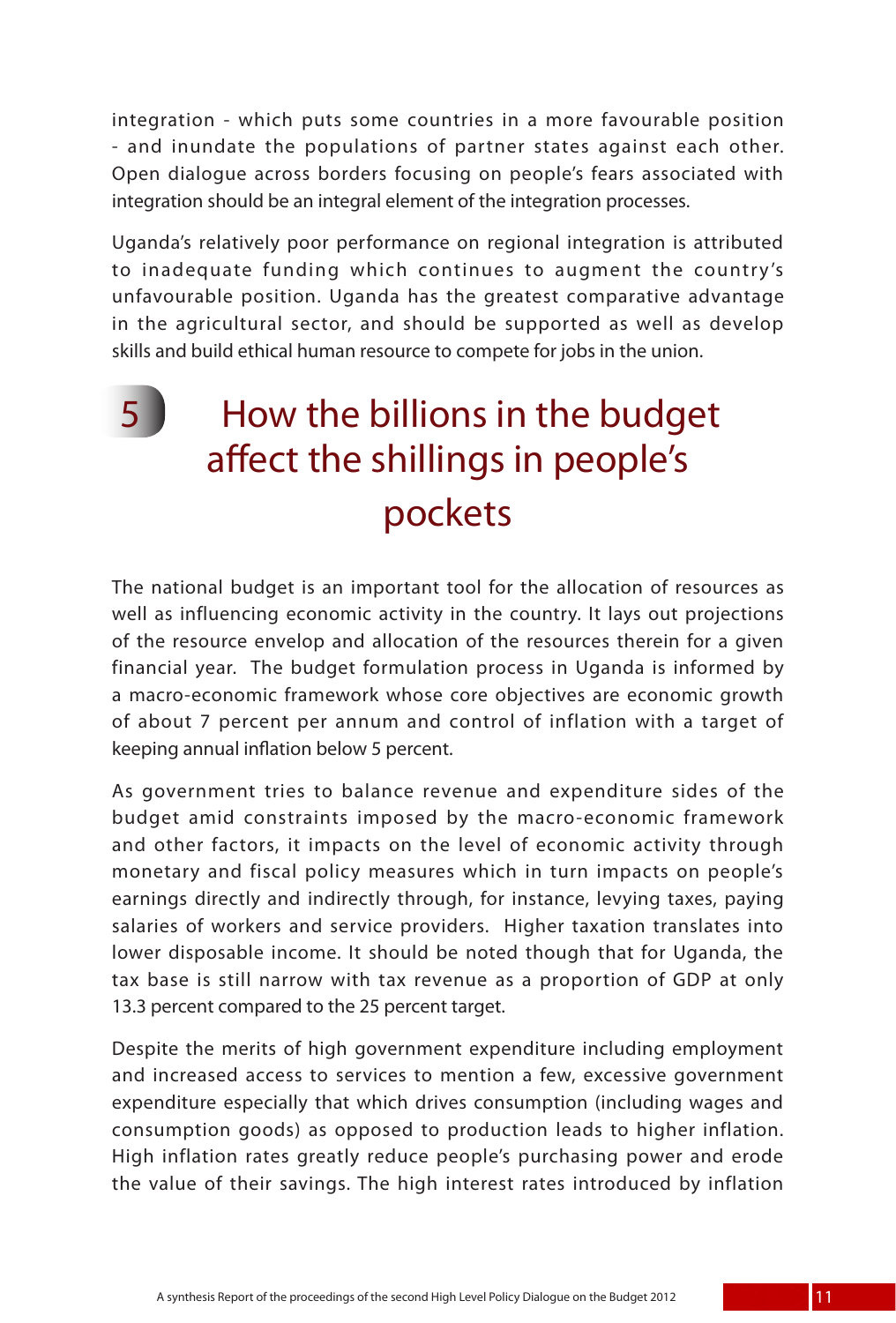control measures adopted by the central bank are a big burden to many people, and are largely responsible for the collapse of businesses – which can no longer afford to borrow to finance their operations thereby exacerbating unemployment. But government expenditure continues to rise and require supplementary budgets.



Panel of experts at the dialogue (from left to right): Dr. Augustus Nuwagaba (Makerere University), Dr. Fred Muhumuza (Ministry of Finance), Mr. Francis Kamulegeya (Price Waterhouse Coopers) and Mr Charles Ocici (Enterprise Uganda)

There is need to bring more people in the tax bracket while controlling public expenditure at the same time. It is worth noting that while Uganda's tax regime conforms to the basic principles of taxation, it leaves many people out- narrow tax base. There are many exemptions and corruption which enables people to evade taxes. There is potential for more tax revenue in Uganda for instance the real estate sector which is one of the fast growing sectors is not well taxed. Greater tax compliance alone would take domestic revenue contribution to beyond 65 percent.

There is need to raise awareness on citizens' obligation to pay taxes and deal with the political utterances that discourage people from complying. The government should account for the funds it receives inform of taxes as a way of promoting tax compliance. Political leaders too have a role in monitoring government expenditure and reassuring the public of the proper utilization of tax funds. The government should be mindful of the implications of its policies -fiscal and monetary – and limit the associated adverse effects.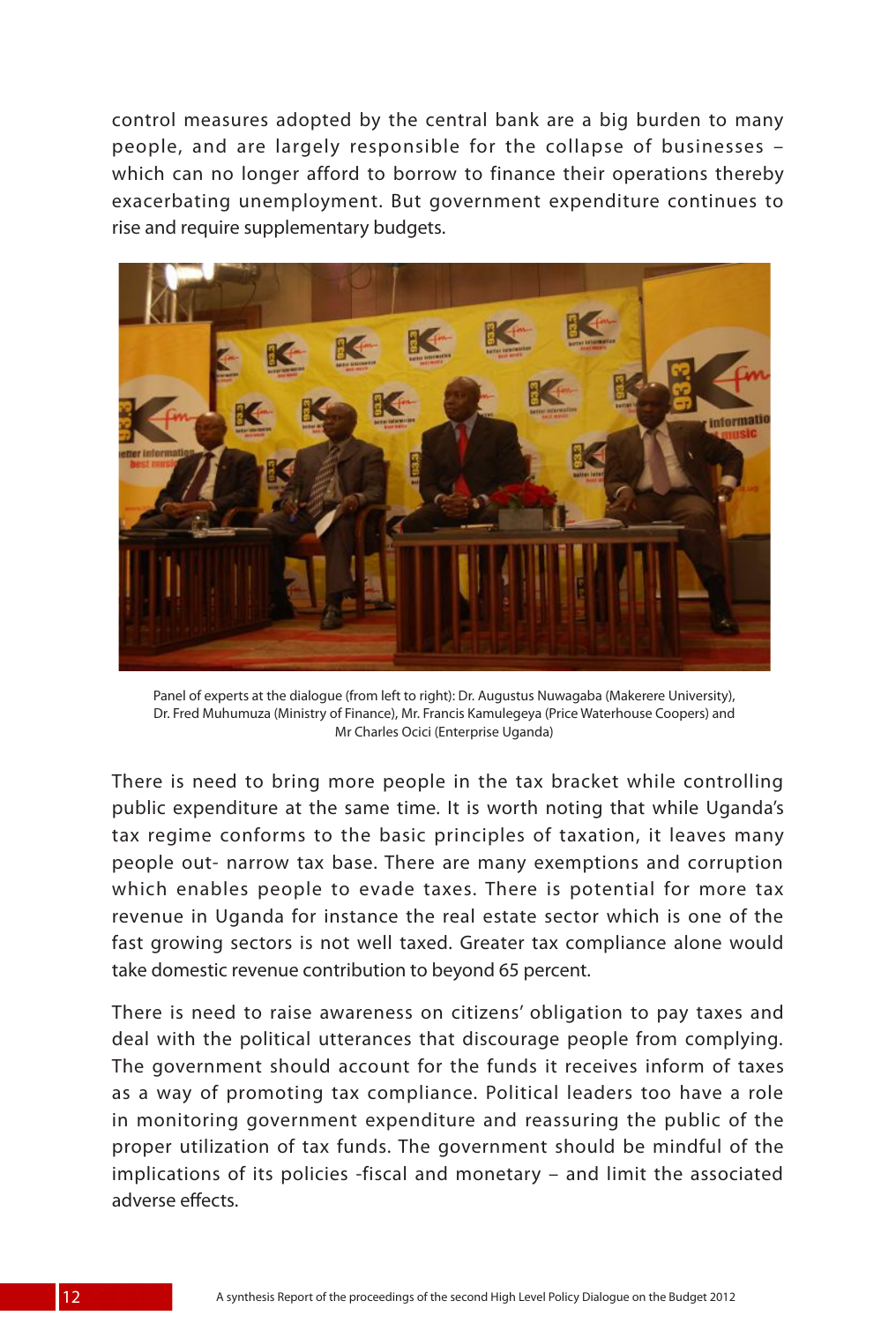## 6 Growing and Sustaining Small and Medium Enterprises (SMEs)

Small and Medium Enterprises (SMEs) are especially important to developing countries given their employment challenges. They act as reservoirs and training grounds for larger firms and are therefore important for skills development. They also provide decent jobs amid reducing public sector jobs compared to the agricultural and informal sectors. The importance of SMEs notwithstanding, 70 percent of enterprises in Uganda (majority of which can be categorized as SMEs) close within one year. This is not good for the economy. Starting and keeping a business requires a positive attitude and persistence; the ability to manage image and to continuously learn in a competitive and free market of choices.

In Uganda SMEs face a horst of challenges notably: i) Limited access to capital including machinery for processing due to lack of information and funds to finance investments at reasonable terms. ii) Inability to break even while remaining competitive given high costs of production key among which is the cost of power. In most instances the goods and services produced are of poor quality and can hardly compete with alternatives on the market. The problem is compounded by absence of a coherent strategy to promote SMEs. Past interventions linked to strengthening SMEs in the discourse such as Entandikwa, Bona bagagawale and most recently, the Youth Venture Entrepreneurship Fund (YVEF) suffer from conceptualization problems. A lot of attention is put on provision of funds at the expense of enterprises and their management, production technics, standards, marketing and sustainability. There is also poor targeting of the schemes with all youths, women and citizens being treated as homogeneous groups or part of a monolithic society.

There is need to have deliberate and concerted efforts for promotion of SMEs in Uganda. In addition to provision of cheap credit, the government should; i) define and enforce standards which will ensure a minimum level of quality of goods and services by SMEs, ii) emphasise Business Technical Vocational Education and Training (BTVET), iii) provide information on the enterprises where comparative advantages and important linkages exist, and iv) provide subsidies for critical SMEs- important for some industries, employ many people, enable import substitution.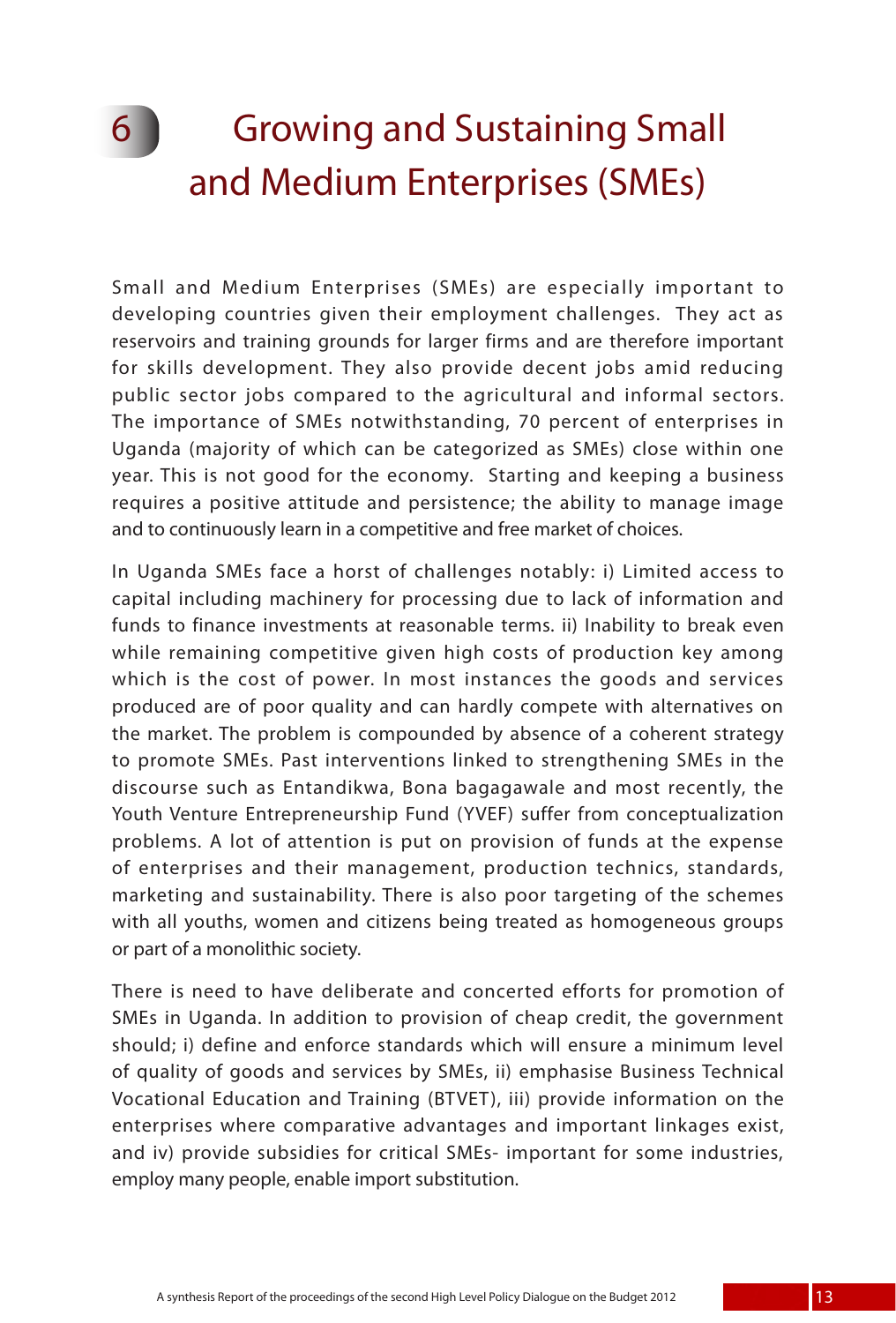# **Conclusion and Way Forward**

The discussions at the high level policy dialogue on the budget emphasised the importance of incoherent planning and execution of plans, and inadequate funding coupled with wide spread corruption as limitations to the outcomes of fiscal expenditure. The dialogue pointed to the fact that, Uganda is yet to identify the strategic investments and the critical amount of funding that would trigger greater economic growth and transformation. The strategies appear to be spread too wide and too thin to cause any reasonable transformation. Also, the coordination of development efforts in the country remains a major challenge.

For more effective fiscal expenditure, there is need to:

- 1. Emphasize citizen participation in the budget and budgeting process to increase ownership, transparency and accountability.
- 2. Transform government expenditure and have more development than recurrent expenditure so as to generate more revenue for the government and improve service delivery.
- 3. Increase the fight against corruption and close all loopholes that encourage embezzlement of the limited funds.
- 4. Improve physical and macroeconomic infrastructure to foster growth and development in the country.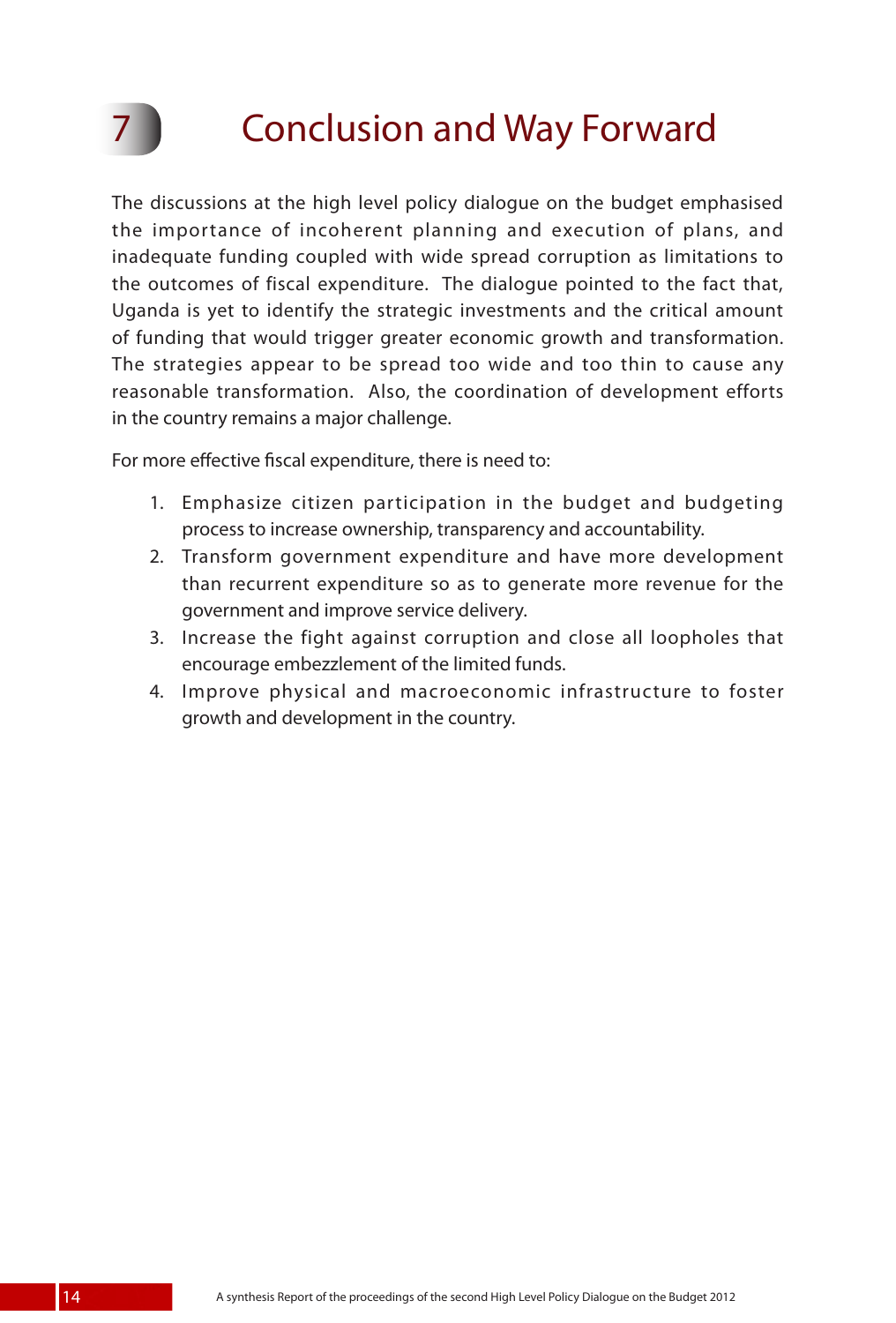### Annexes

 $01:$ 

## Annex I: Program

| Time                                   | Activity             |  |  |
|----------------------------------------|----------------------|--|--|
| $12:30 - 01:30$ PM                     | Registration & Lunch |  |  |
|                                        |                      |  |  |
| Introductions and Official Opening     |                      |  |  |
| Session Chair: Mr. Morrison Rwakakamba |                      |  |  |

| 30 – 02:00 PM | Welcome Remarks                                 |
|---------------|-------------------------------------------------|
|               | Mr. Godber Tumushabe (Executive Director ACODE) |

| <b>SESSION 1: Technical Presentations and Discussions</b> |                                                                                                                                                                                                                                                                          |  |  |
|-----------------------------------------------------------|--------------------------------------------------------------------------------------------------------------------------------------------------------------------------------------------------------------------------------------------------------------------------|--|--|
| $02:00 - 03:05$ PM                                        | Presentation 1: Performance and Impediments to Regional Integration in Eastern<br>Africa<br>Dr Rudaheranwa Nichodemus<br>Presentation 2: Is the National Agricultural Advisory Services Effective in<br>Addressing Uganda's Food Security Needs?<br>Ms. Rosetti Nabbumba |  |  |
|                                                           | Presentation 3: Progress on Implementation of the National Development Plan<br>2010/11-2014/15<br>Dr. Abel J.J. Rwendeire                                                                                                                                                |  |  |
| 03415 - 03435 PM<br>$03:35 - 03:55$ PM                    | Penary Discussion<br>Panel Responses                                                                                                                                                                                                                                     |  |  |
|                                                           |                                                                                                                                                                                                                                                                          |  |  |

#### **INTERLUDE**

| <b>Session Chair: Dr. Michael Egwang</b>                                              |                                                     |  |
|---------------------------------------------------------------------------------------|-----------------------------------------------------|--|
| SESSION 2: Public debate on Outcomes of Fiscal Expenditure and Macroeconomic Policies |                                                     |  |
| 04:00-06:00 PM                                                                        | Public debate (to be broadcast live on Ntv and Kfm) |  |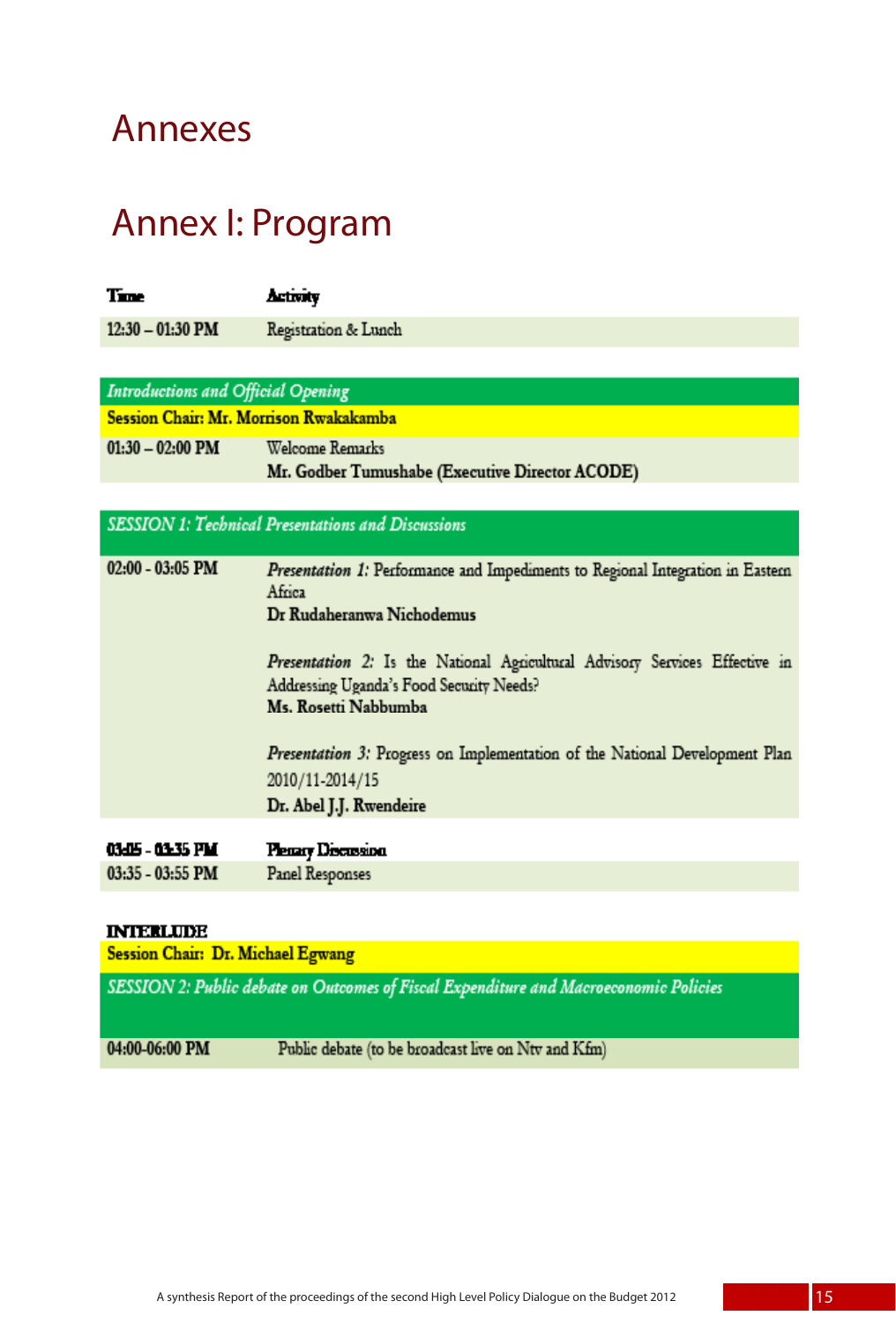## Annex II: List of Participants

| <b>NO</b> | <b>NAME</b>            | <b>DESIGNATION</b>               | <b>ORGANIZATION</b>               |
|-----------|------------------------|----------------------------------|-----------------------------------|
| 1.        | Ababiku Jesca          | <b>MP</b>                        | Parliament                        |
| 2.        | Abaho Allan            | Student                          | Student                           |
| 3.        | Abbas Kigozi           | <b>ACCU</b>                      | <b>ACCU</b>                       |
| 4.        | Abigaba Gerald         |                                  | BATA Links (U) Ltd                |
| 5.        | Abubaker Lobowa        | Photographer                     | <b>Daily Monitor</b>              |
| 6.        | Acheng Joy Ruth        | <b>MP</b>                        | Parliament                        |
| 7.        | <b>Adiak Charles</b>   | <b>SPD Party</b>                 | <b>Secretary General</b>          |
| 8.        | Adoko Joshua           |                                  | Self                              |
| 9.        | Agaba Derrik           | Mengo                            | <b>YAM</b>                        |
| 10.       | Agbas Tweheyo          | Accountant                       | <b>Forward Link</b>               |
| 11.       | Ahimbishibwe L         | P.O                              | <b>FOWODE</b>                     |
| 12.       | Aisha Alibhai          | PRO                              | <b>Global Trust</b>               |
| 13.       | Akampulira Edwin       | <b>Business Man</b>              | <b>TJOOBS Investments Limited</b> |
| 14.       | Akello Judith Franca   | mp                               | Parliament                        |
| 15.       | Akwango Annet          | Director of programs             | <b>DENIVA</b>                     |
| 16.       | Alakas Joseph          | Student                          | UCU                               |
| 17.       | Aliku Francis Bagwa    | <b>ED</b>                        | <b>WEGCDA</b>                     |
| 18.       | Alonyo Barbara         | Student                          | UCU                               |
| 19.       | <b>Amo Martin</b>      | Accountant                       | C <sub>25</sub>                   |
| 20.       | Andrew Mwamba          |                                  | <b>Red Pepper</b>                 |
| 21.       | <b>Andrew Ruturo</b>   | <b>Businessman</b>               | RAKSOM (U) Ltd                    |
| 22.       | Annet Labeja           | Economist                        | <b>Embassy of Sweden</b>          |
| 23.       | Annet Were Munabi      | <b>Policy Analyst</b>            | <b>DRT</b>                        |
| 24.       | Annette Namukassa      | Anchor                           | <b>KFM</b>                        |
| 25.       | Anthony Kadoma         | Student                          | <b>Future Student School</b>      |
| 26.       | Ariko John             | <b>Business Dev't Consultant</b> | White knight Group Ltd            |
| 27.       | <b>Arthur Ambikire</b> | Student                          | A-ONE                             |
| 28.       | Asia Zubairi           |                                  |                                   |
| 29.       | Asiimwe George         | Program Officer                  | ESAFF-Uganda                      |
| 30.       | Asiimwe Zabron         | <b>Youth Council</b>             |                                   |
| 31.       | <b>Ayebare Pius</b>    | Student                          | <b>MUBS</b>                       |
| 32.       | Ayomiire Gilbert       | Artist                           | Self Employed                     |
| 33.       | Ayoo Tonny             | <b>MP</b>                        | Parliament                        |
| 34.       | Babigumira William     | DEP.ED                           | <b>UEPB</b>                       |
| 35.       | Bahangana K.Robert     | Student                          | <b>Makerere University</b>        |
| 36.       | <b>Bamwine Fred</b>    | <b>NRM</b>                       | <b>NRM</b>                        |
| 37.       | Baryayanga Andrew      | <b>MP</b>                        | Parliament                        |
| 38.       | Bate Lule Kiraija      | Journalist                       | Eddobozi New Paper                |
| 39.       | Beatrice A. Anywar     | <b>MP</b>                        | Parliament                        |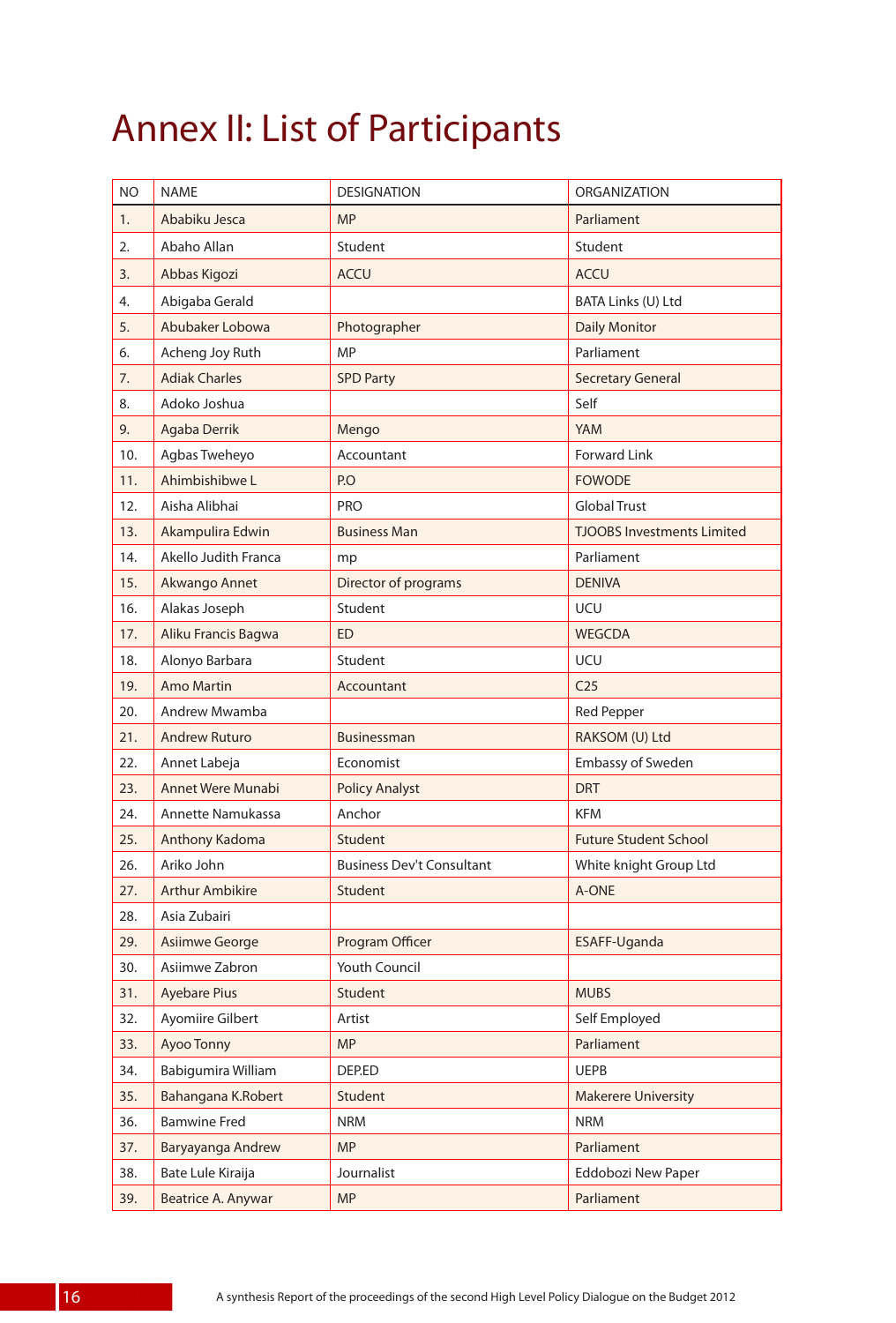| <b>NO</b> | <b>NAME</b>                    | <b>DESIGNATION</b>          | <b>ORGANIZATION</b>              |
|-----------|--------------------------------|-----------------------------|----------------------------------|
| 40.       | <b>Beatrice Ikili</b>          | Team leader                 | Mopped PU                        |
| 41.       | Ben Sebuguzi                   | <b>Businessman</b>          | Ntinda                           |
| 42.       | Benderanwa                     | Lecturer                    | <b>MUBS</b>                      |
| 43.       | <b>Bernard Tabaire</b>         | Director of programs        | <b>ACME</b>                      |
| 44.       | Bikanga Muzamil                | ED                          | <b>AHURIMO</b>                   |
| 45.       | <b>Bishop Dr.Zac Niringiye</b> |                             | <b>CCG</b>                       |
| 46.       | <b>Bon Charles</b>             | Director                    |                                  |
| 47.       | <b>Brian Sebuyira</b>          | Makerere                    | Self                             |
| 48.       | Bruce Macnab .M.               | Student                     | A-ONE Institute                  |
| 49.       | <b>Busiinge Willfred</b>       |                             | Self                             |
| 50.       | Byamukama G.                   | Student                     | <b>Makerere University</b>       |
| 51.       | <b>Caroline Asio</b>           | <b>Business Executive</b>   | Shell Uganda                     |
| 52.       | Catherine Ageno                | News Anchor                 | <b>KFM</b>                       |
| 53.       | <b>Chandiga Moses</b>          |                             | Self                             |
| 54.       | Charles Olwenyi                | Advocacy Officer            | <b>VEDCO</b>                     |
| 55.       | Chombo Hury                    |                             | <b>WLA</b>                       |
| 56.       | <b>Christine Nabaasa</b>       | Banker                      | <b>Barclays Bank</b>             |
| 57.       | CK.Namutebi                    | <b>AAU Governance</b>       | <b>ACTION AID</b>                |
| 58.       | Dan Denis                      |                             | <b>SOWIPA</b>                    |
| 59.       | Dan Kyambade                   | <b>Div.Treasury Service</b> | <b>KCCA</b>                      |
| 60.       | Dan Marlone                    | <b>CEO</b>                  | <b>UCAN</b>                      |
| 61.       | Daniel Lukwago                 | <b>Research Analyst</b>     | world bank                       |
| 62.       | David Etuk                     | Consultant, HRM             | NUSHIJA Uganda                   |
| 63.       | David Mpendo                   | <b>Stanbic</b>              | Stanbic                          |
| 64.       | David Pulkol                   |                             | African Ledership INSTITUTE      |
| 65.       | Desire Muwama                  | Economist                   | <b>FD Media</b>                  |
| 66.       | Diana Wanyana                  |                             | <b>KFM</b>                       |
| 67.       | Dr. Arthur Bainomugisha        | <b>ACODE</b>                | <b>ACODE</b>                     |
| 68.       | Dr. Mugume Mash                | Doctor                      | <b>Makerere University</b>       |
| 69.       | Dr.Makara                      | Proffessor                  | M.U.K                            |
| 70.       | Dramua James                   | Student                     | Kyambogo                         |
| 71.       | Edeet patrick                  | P/M                         | <b>National Cancer Awareness</b> |
| 72.       | Edmond Byambagi                |                             | DJ Investments                   |
| 73.       | <b>Ekulet Sam</b>              | Officer                     | <b>NACAS</b>                     |
| 74.       | Elopu Simon                    | Engener                     | <b>RCL</b>                       |
| 75.       | ElungatDavid                   | Accountant                  | <b>UNBS</b>                      |
| 76.       | Emmy Otim                      | R.M                         | KIC                              |
| 77.       | Enock Kayondo                  | Project Manager             | <b>TEYIPED Uganda</b>            |
| 78.       | Epillo Elijah                  | Student                     | KIU                              |
| 79.       | Fatuma Nassanga                | <b>Sales</b>                | <b>KCB Bank</b>                  |
| 80.       | Flavia Nyadoi                  | Ntinda                      | NUWODU                           |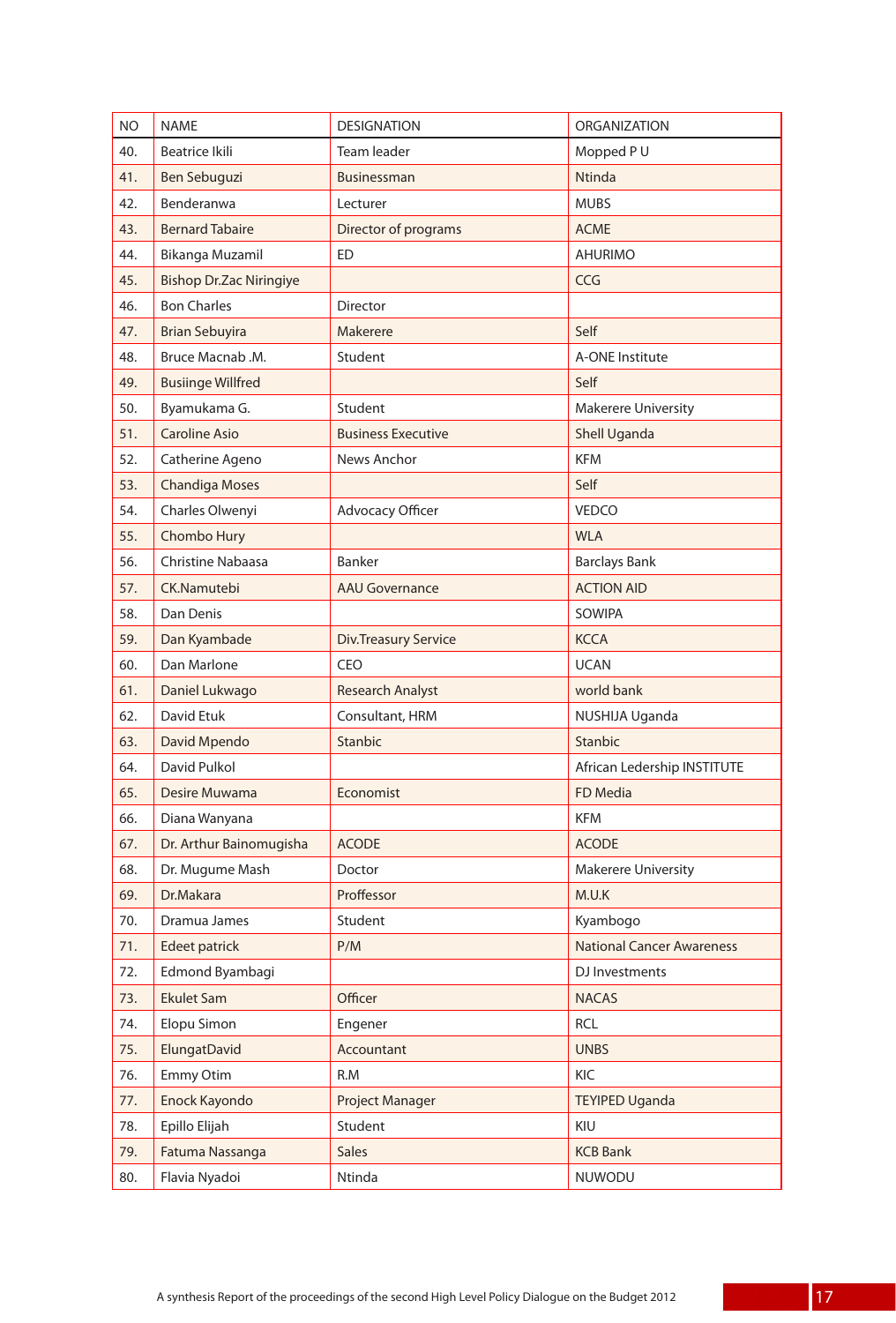| NO.  | <b>NAME</b>              | <b>DESIGNATION</b>         | <b>ORGANIZATION</b>            |
|------|--------------------------|----------------------------|--------------------------------|
| 81.  | <b>Francis Bosa</b>      | Statician                  | <b>DRY</b>                     |
| 82.  | Frank Kibulya            | D.I.O Bundibugyo           | Bundibugyo Dist.Administration |
| 83.  | <b>Frederick Kaweesi</b> | <b>CEO</b>                 | <b>Entebbe MC</b>              |
| 84.  | Ganafa Joseph            | Engineer                   | Mukowa Investments             |
| 85.  | Geoges Asea              |                            | <b>KCB Bank</b>                |
| 86.  | Gorgeous Kasangati       | Banker                     | <b>KCB Bank</b>                |
| 87.  | <b>Harvey Route</b>      |                            | EU                             |
| 88.  | Heiwich Mukalazi         | <b>Business Manager</b>    | Katuka Dev't Trust Ltd         |
| 89.  | Henry Agaba              | <b>Oparations Manager</b>  | <b>NEXT COM</b>                |
| 90.  | Hirya Josephe            | <b>Director</b>            | Office Of The Auditor General  |
| 91.  | Hon.Mugume Roland        | MP Rukungiri Municipality  | Parliament                     |
| 92.  | Hon.Nebanda Cerenah      | Woman MP Butaleja          | Parliament                     |
| 93.  | <b>Hope Masika</b>       | Student                    | Sciences Po, Paris             |
| 94.  | Hussein Kashillingi      |                            | <b>KRA Associates</b>          |
| 95.  | lan Mark Kimanye         | Producer                   | <b>Film Garage Stds</b>        |
| 96.  | <b>Isaac Mugote</b>      | Banker                     | <b>KCB Bank</b>                |
| 97.  | <b>Isabirye Ronald</b>   | Kireka                     | Self                           |
| 98.  | J. Gloabendo             | <b>Sales</b>               | <b>KCB Bank</b>                |
| 99.  | Jack Rugasira            | <b>Business</b>            | <b>Dynamic International</b>   |
| 100. | Jackie Asiimwe           |                            |                                |
| 101. | Jaffer Ismail            | <b>Sales</b>               | Catridge World (U) Ltd         |
| 102. | James T.Kashaya          | Social Researcher          | Uganda Lands Investiment       |
| 103. | Jayne Nakaato            | Education                  | Kindikare P. S                 |
| 104. | Jjanja Ronald            |                            |                                |
| 105. | Jjemba Ketrah            | Reporter                   | <b>Community Radio</b>         |
| 106. | Job Oribi                | <b>Sales</b>               | <b>KFM</b>                     |
| 107. | John Okir                | <b>Business Management</b> | Ellipse                        |
| 108. | Joseph Bayaga            | <b>KFM</b>                 | <b>KFM</b>                     |
| 109. | Joseph k Mwambazi        | Kampala                    | <b>Center For Defence And</b>  |
|      |                          |                            | Diplomatic                     |
| 110. | Joseph Wandege           | Principle Policy Analyst   | JAN CONSULT                    |
| 111. | Joshua Ojambo            | Market Manager             | <b>BHL Health Care</b>         |
| 112. | Julian A                 | KFM                        | <b>KFM</b>                     |
| 113. | Julius Ilumba            | Accountant                 | FREVASEMA                      |
| 114. | Julius Kigwe             | <b>DSR</b>                 | <b>KCB Bank</b>                |
| 115. | Justine Sanstane         | <b>VEDCO</b>               | <b>VEDCO</b>                   |
| 116. | Kaboyo Patrick           | ED COUPSTA                 | <b>COUPSTA</b>                 |
| 117. | Kabuye Wahib             | Reporter                   | Citizen                        |
| 118. | Kagaba Moses             |                            | <b>KEA</b>                     |
| 119. | Kagimu M.                |                            | Self                           |
| 120. | Kagulire Frank           | Student                    | Kyambogo University            |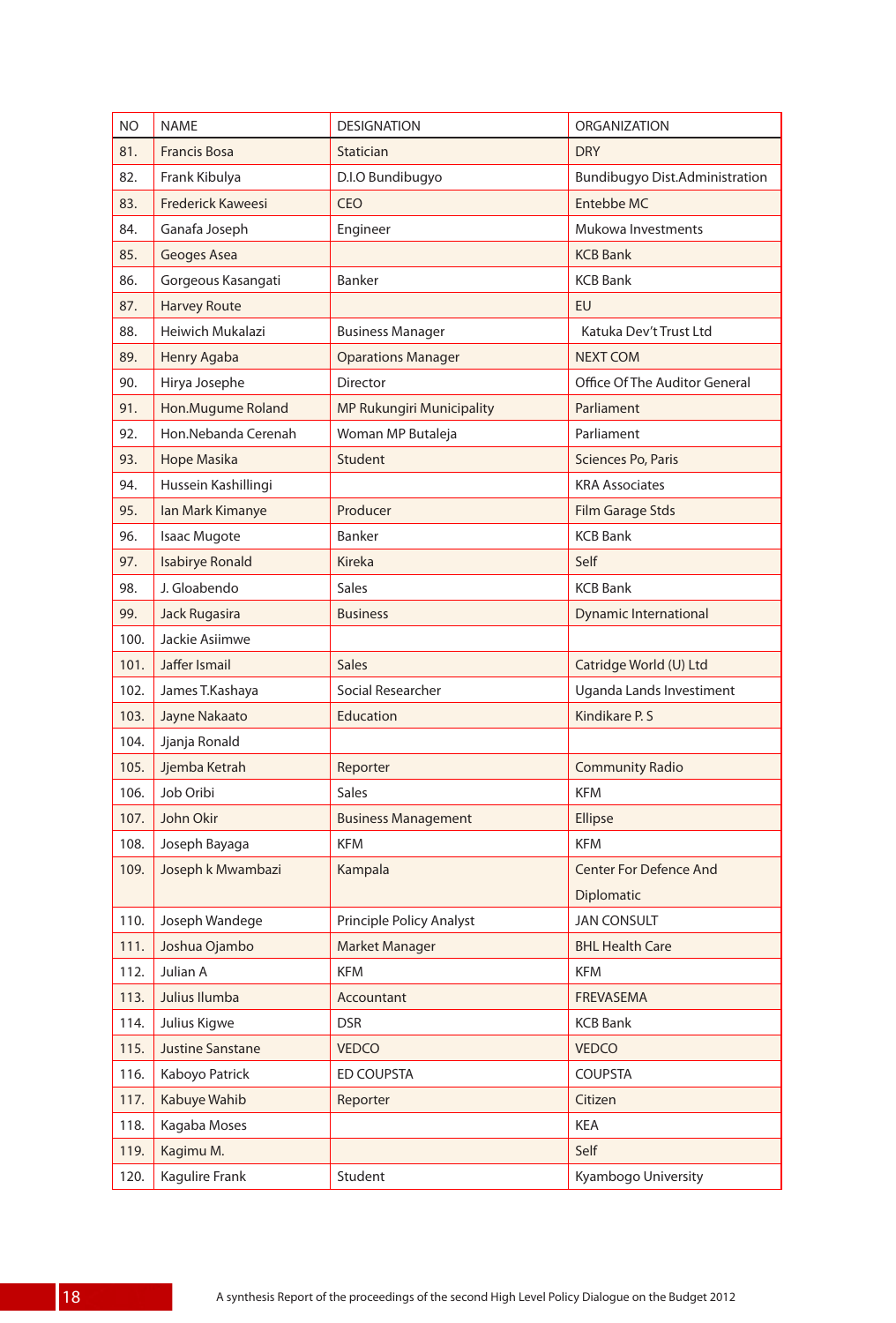| NO.  | <b>NAME</b>               | <b>DESIGNATION</b>       | <b>ORGANIZATION</b>         |
|------|---------------------------|--------------------------|-----------------------------|
| 121. | Kakire Sulaiman           | Jornalist                | The Observer                |
| 122. | Kaliisa pace              |                          |                             |
| 123. | Kalule M.Peter            | Self                     | <b>ACMCO</b>                |
| 124. | Kamayagi Glorious         | private                  | Private                     |
| 125. | Kamukama Emmanuel         | Student                  | Uganda Christian University |
| 126. | Kasira Backe              |                          |                             |
| 127. | Kataleka Mustafa          | <b>Ndeje University</b>  |                             |
| 128. | Kato Henry Munyagwa       |                          | <b>Makerere University</b>  |
| 129. | <b>Kato Peter</b>         | Student                  | <b>KIBO Foundation</b>      |
| 130. | Kavuma Luke               | Self                     | Mine                        |
| 131. | Kayondo Denis             | Accountant               | REA (U)                     |
| 132. | Kayongo Suka              |                          | KCCA                        |
| 133. | Kibuka Innocent           | Student                  |                             |
| 134. | Kibwika Brian             |                          | Self                        |
| 135. | Kimera Ronald             | Student                  | <b>MUK</b>                  |
| 136. | Kisuze Brian Isaac        | Enterprener              | Lutaya And Sons Gaurage     |
|      |                           |                          | Namungona                   |
| 137. | Kitandwa Allan            | <b>Civil Servant</b>     | <b>MOE</b>                  |
| 138. | Kitenda Freddie           | Kampala                  | Stomp Investments Uganda    |
| 139. | Kiwanuka Deo              | Student                  | <b>MUBS</b>                 |
| 140. | Kiyingi Richard           | Kampala                  | Life in Abundancy           |
| 141. | Kizito M.                 | Mengo                    | K.M.Balibawo                |
| 142. | Kota Paul                 |                          | <b>KFM Listner</b>          |
| 143. | Kusiima Mwebaze           | <b>Financial Analyst</b> | <b>UPF</b>                  |
| 144. | Kutesa Michael            |                          | <b>KCCA</b>                 |
| 145. | <b>Kwemarion Godfrey</b>  | Officer                  | <b>IGG</b>                  |
| 146. | Kwikiriza Aggrey          | ED                       | <b>ADRICA, Net</b>          |
| 147. | <b>Kwikiriza Patience</b> | <b>Social Worker</b>     |                             |
| 148. | Kwizera Derrick           | <b>HR Officer</b>        | <b>MWI</b>                  |
| 149. | <b>Kyode David</b>        | Med.Representative       | Laborex Uganda LTD          |
| 150. | Laboke Innocent           | Student                  | Kyambogo                    |
| 151. | Lawrence L                | Chairman                 | <b>UFA</b>                  |
| 152. | Lincoln Bangi             | Businessman              | <b>Amethyst Partners</b>    |
| 153. | <b>Lolem Charles</b>      | NDI-Nakasero             | <b>NDI</b>                  |
| 154. | Lorna Oling               | <b>Sales</b>             | <b>KFM</b>                  |
| 155. | Lotyang Francis R         |                          | <b>ACODE</b>                |
| 156. | Lukoda Sulaiman           | <b>Boda Rider</b>        |                             |
| 157. | Luweesi Jacob             | Student                  | Kyambogo                    |
| 158. | Magoba J. Nelly           | Student                  | KIU                         |
| 159. | Major R. Ruranga          | Chief ED                 | <b>NGEN</b>                 |
| 160. | Makanga Derrick           | Student                  | Old Kampala                 |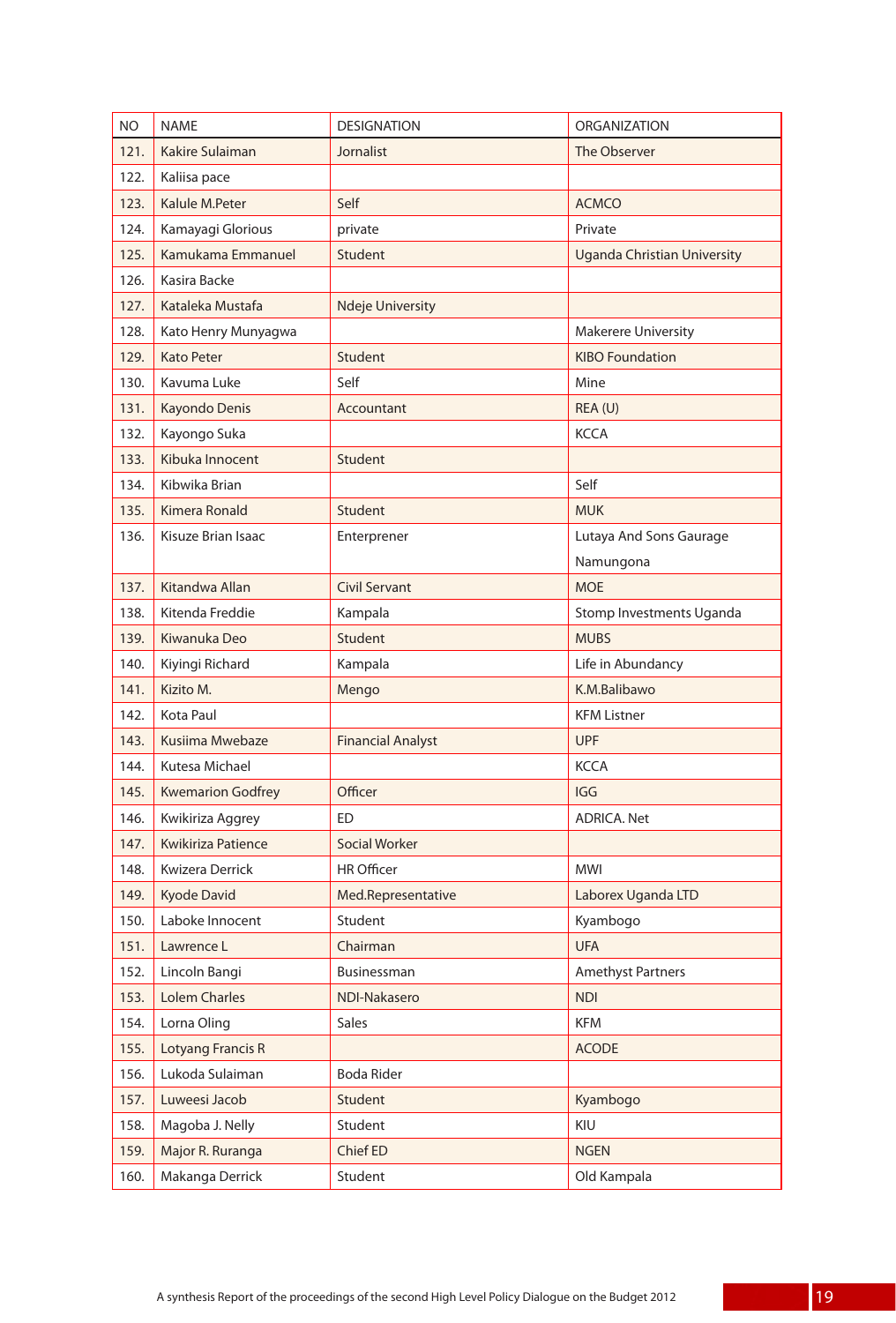| NO.  | <b>NAME</b>          | <b>DESIGNATION</b>          | <b>ORGANIZATION</b>          |
|------|----------------------|-----------------------------|------------------------------|
| 161. | Margaret Naluwudo    | <b>Women Organizer</b>      | <b>Care Women Ministry</b>   |
| 162. | Mariam N             | Editor                      | <b>Fountain Publishers</b>   |
| 163. | Mark Kashaija        | RF.HD                       | <b>OPM</b>                   |
| 164. | Martha Mayolives     | Director of programs        | <b>UDN</b>                   |
| 165. | <b>Mary Nannono</b>  |                             | Ag.Coordinator CEEWA-Uganda  |
| 166. | Mauchi Martin        | Secretary                   | Youth & Environment          |
| 167. | Mawadri Emmanuel     |                             |                              |
| 168. | Mbidde Steven        | Producer                    | <b>KFM</b>                   |
| 169. | Miria Matembe        | Senior Citizen              | My Home                      |
| 170. | Monica Mudundu       | <b>TMO</b>                  | <b>MOFPED</b>                |
| 171. | Moses Byaruhanga     | <b>Presidential Advisor</b> | <b>State House</b>           |
| 172. | Mpanzira Alex        | Student                     | <b>MUK</b>                   |
| 173. | Mpwabe Ibrahim       | Kibuli                      | Conerstone Dev't             |
| 174. | Mubiru William       | Economist                   |                              |
| 175. | Mucunguzi Cleopas    | Agriculture Inspector       | <b>MAAIF</b>                 |
| 176. | Mugema Gerald        | IT                          | Kerard Media & Technologies  |
| 177. | Mugema Gerald        | IT                          | <b>Kerald Media</b>          |
| 178. | Muhereza Ronald      | Student                     | A-ONE                        |
| 179. | Muhumuza patrick     | <b>Finance Consultant</b>   | <b>KKREST Uganda Limited</b> |
| 180. | Muhwezi Richard      | Student                     | kyambogo University          |
| 181. | Muijuzi M.           |                             | P.A.M                        |
| 182. | Mukasa Issa          | <b>Director</b>             | U.I.A                        |
| 183. | Mukunzi Aaron        | Kasubi                      | <b>MUK</b>                   |
| 184. | Muloni Wozel         | Consultant                  | Nalubale Centre              |
| 185. | Mungo Ronald         | AG.ED                       | National Insurance           |
| 186. | Musigisa             | PCO                         | <b>MEACA</b>                 |
| 187. | Musinguzi Albert     | <b>Banker</b>               | <b>Stanbic</b>               |
| 188. | Musisi Jonah         | Kyambogo                    | Self                         |
| 189. | <b>Musisi Ronald</b> |                             | <b>KFM</b>                   |
| 190. | Mutabazi Sam         | <b>ED</b>                   | Uganda Local Sector Support  |
|      |                      |                             | Initiative                   |
| 191. | Mutebi Aidel         | <b>Business Man</b>         | <b>BOME Uganda Limited</b>   |
| 192. | Mutyaba Ronald       |                             |                              |
| 193. | Muwanguzi Robert     | Researcher                  |                              |
| 194. | Muwanguzi Winnie     | Liaison Officer             | <b>ACTADE</b>                |
| 195. | <b>Muzito Tom</b>    | Economist                   |                              |
| 196. | Mwanje Hudson        | <b>KFM</b>                  | KFM                          |
| 197. | Mwesigye Shem        | <b>Clearing Agent</b>       | <b>Wakwetu Logistics</b>     |
| 198. | Mwiterwa Price       | Sale Executive              | <b>JOBELI</b>                |
| 199. | Nagawa Daphine       | policy associate            | <b>PSFU</b>                  |
| 200. | Nalule Stuart        | Wakiso                      | <b>UPC</b>                   |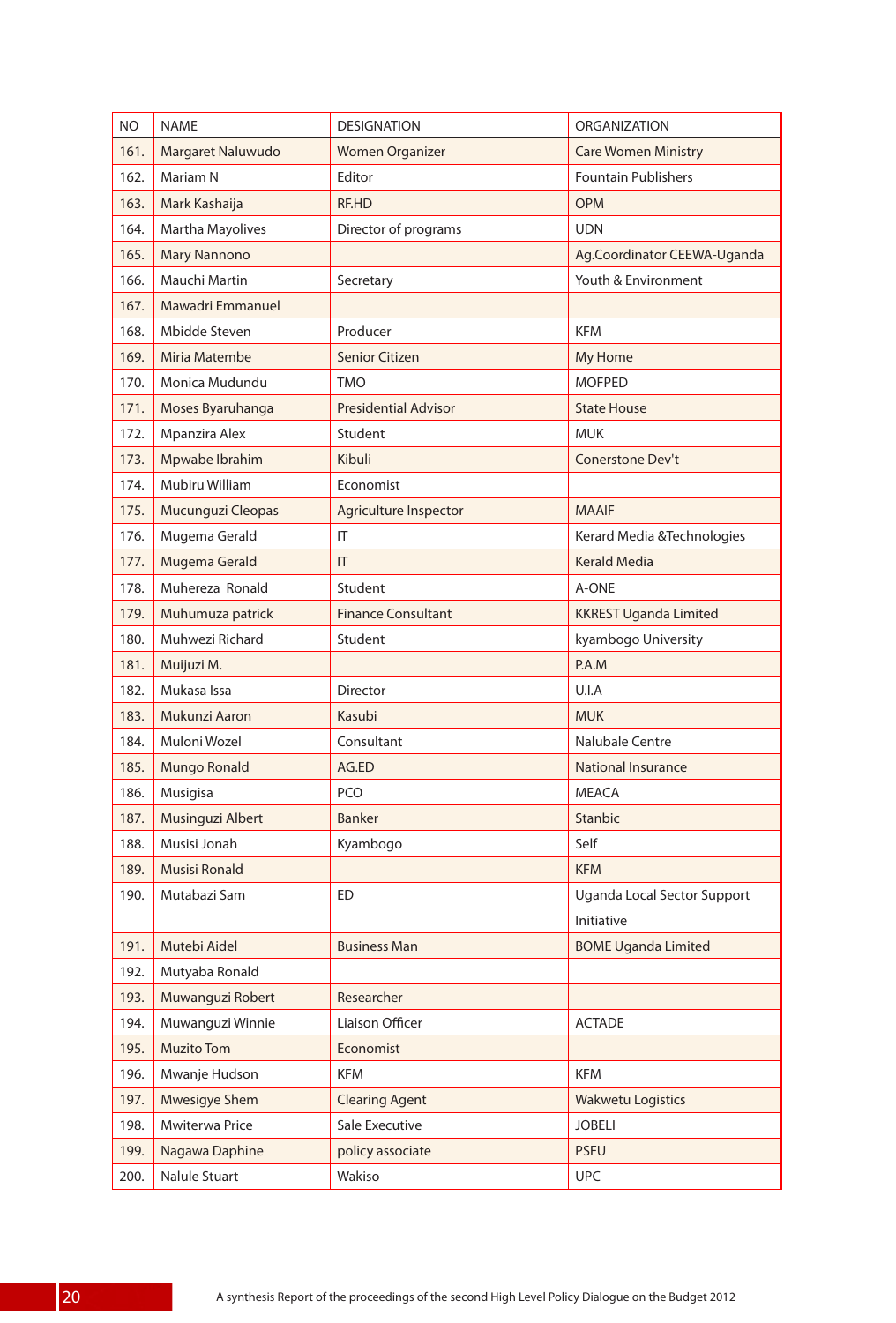| NO.  | <b>NAME</b>           | <b>DESIGNATION</b>        | ORGANIZATION                     |
|------|-----------------------|---------------------------|----------------------------------|
| 201. | Nalumansi Rita        | <b>IEC Officer</b>        | <b>DSW</b>                       |
| 202. | Namanya Alexander     | Reporter                  | <b>Radio West</b>                |
| 203. | Namugawe Alice        | <b>Sales</b>              | <b>KFM</b>                       |
| 204. | Nandala Gidudu        | Promotions                | East Mays                        |
| 205. | Nanyombi Olivia       | Student                   | <b>Makerere University</b>       |
| 206. | Nanyonga Dorothy      | PS                        | Parliament                       |
| 207. | Nassolo Christine     | Student                   | <b>UCU</b>                       |
| 208. | Nicholas Kalungi      | <b>Business Reporter</b>  | Daily Monitor                    |
| 209. | Ninsiima Ronah R      | <b>MP</b>                 | Parliament                       |
| 210. | Noel Muhumuza         | <b>Managing Director</b>  | <b>Genesis Capital Ltd</b>       |
| 211. | Noeline Gwokyalya     | R/A                       | <b>MOFPED</b>                    |
| 212. | Nuwagaba Arthur       |                           | Link Worlds                      |
| 213. | Nuwagaba M.Kaduyu     | Student                   | Kyambogo University              |
| 214. | Nuwewanje SP.         | Journerlist               | <b>East Africa Business Week</b> |
| 215. | Nuyuzima              | Insurer                   | <b>ICEA</b>                      |
| 216. | <b>Obal Paul</b>      |                           |                                  |
| 217. | <b>Obal Paul</b>      | Businessman               | <b>Gulu Commercial</b>           |
| 218. | Obuku Robert          | Youth Council             | Shoprite                         |
| 219. | Ochan Akella          |                           | <b>UPC Secretariat</b>           |
| 220. | Odeeny George         | Student                   | <b>UPF</b>                       |
| 221. | <b>Odeke Lawrence</b> | <b>Teacher</b>            | <b>KCCA</b>                      |
| 222. | <b>Odong Papil</b>    | Civil Servant             | <b>UPC</b>                       |
| 223. | Ofwono Silvan         |                           | <b>KITI</b>                      |
| 224. | Ogworo Julius         |                           | Nkozi University                 |
| 225. | Ojambo Namude Disan   | Dev't Worker              | Open Spale                       |
| 226. | Ojobile Augustine     |                           | Kyambogo University              |
| 227. | <b>Okapis Andrew</b>  |                           | <b>KFM</b>                       |
| 228. | Okello Dickens        | Journalist                | Voice of Lango                   |
| 229. | <b>Okeny Richard</b>  | <b>Teacher</b>            | Kyambogo                         |
| 230. | Okoth Ronnie          | Reporter                  | Radio Arua One                   |
| 231. | Okuku Isaac David     | Student                   | UCU                              |
| 232. | Olanya Gilbert        | <b>MP</b>                 | Parliament                       |
| 233. | Olar James            |                           | Youth Link                       |
| 234. | <b>Olet Patrick</b>   | Student                   | <b>MUK</b>                       |
| 235. | Omara Steven          | Kyambogo                  | <b>UNESCO Youth Desk</b>         |
| 236. | Omil Tom              | Driver                    | KFM                              |
| 237. | Ongani James          | <b>Court Bailiff</b>      | Judiciary                        |
| 238. | Opio Joseph Linus     | <b>UPC Serere</b>         | Conerston                        |
| 239. | Opolot C.             | <b>Radio Deltaveritus</b> | Media                            |
| 240. | OpolotDaniel          | Director                  | <b>TEYIPED Uganda</b>            |
| 241. | Opondo Julius         |                           | <b>UPC</b>                       |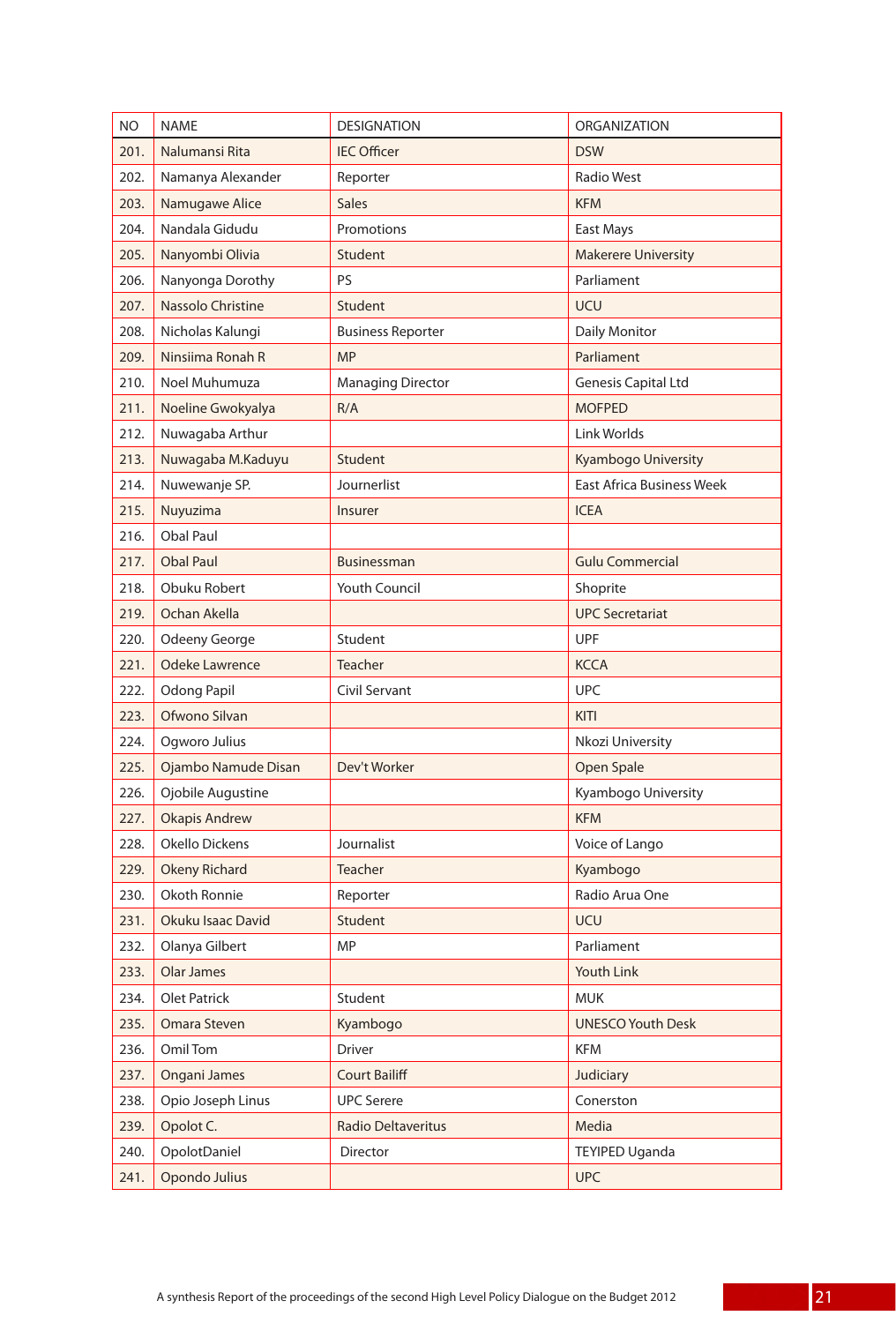| <b>NO</b> | <b>NAME</b>               | <b>DESIGNATION</b>           | <b>ORGANIZATION</b>             |
|-----------|---------------------------|------------------------------|---------------------------------|
| 242.      | Orach Osinde              | <b>ED Panel Reform</b>       | Panel Reform in The National    |
|           |                           |                              | Sector                          |
| 243.      | Orema Akot                |                              |                                 |
| 244.      | <b>Oshabe Deogracious</b> | Mpererwe                     | <b>ICFA</b>                     |
| 245.      | Osinde E.                 | Research Ass.                | Conerstone                      |
| 246.      | Ossiya Samuel             | Accountant                   | Sky Com                         |
| 247.      | <b>Otal James</b>         | Reporter                     | <b>Youth Link</b>               |
| 248.      | Otim David                | Program Manager              | MCC Uganda                      |
| 249.      | Otuko Augustine           | Accountant                   | <b>Global Peace</b>             |
| 250.      | P. J. Bardard             | <b>Country Manager</b>       | <b>BHL Health Care</b>          |
| 251.      | Pablo Bashir              | <b>SM</b>                    | EU                              |
| 252.      | Partric Engoru            | Program Director             | Raising Africa                  |
| 253.      | Paul Mulo                 | Mengo                        | Self                            |
| 254.      | Paul Onapa                |                              |                                 |
| 255.      | Peter Mungoma             |                              | <b>ZUKN IV</b>                  |
| 256.      | Prof. Edward Kakonge      | Chairperson UDN              | <b>UDN</b>                      |
| 257.      | <b>R Ellis</b>            |                              |                                 |
| 258.      | <b>Ramford Nicholas</b>   |                              |                                 |
| 259.      | Raymond Ruyoka            |                              | <b>NRM Secretariat</b>          |
| 260.      | Regina Navuga             |                              | SEATIN-Uganda                   |
| 261.      | Robby Muhumuza            | Consultant                   |                                 |
| 262.      | Robert B.Okudi            | Ass.Commissioner             | Ministry Of Agriculture         |
| 263.      | Rogers Mukongo            | <b>Communication Officer</b> | <b>PSFU</b>                     |
| 264.      | Romeo Banyenzaki          | Banker                       | Housing Finance Bank            |
| 265.      | <b>Ronald Muka</b>        |                              | Entreprise Uganda               |
| 266.      | Ronald Runyonza           | Logistic Coordinator         | Ndora Ltd                       |
| 267.      | Rosette Batanda           | Media                        | <b>UMC</b>                      |
| 268.      | Rossetti Nayenga          | Deputy head                  | <b>BMAU/MFPED</b>               |
| 269.      | Ruhinda Keuth             | Student                      | <b>UCU</b>                      |
| 270.      | Rwakakamba Morrison       | CEO                          | Agency for Transformation       |
| 271.      | Rwendeire A               | DCP/NDA                      | <b>NPA</b>                      |
| 272.      | Saasi Marvin              | Student                      | Mengo S.S                       |
| 273.      | Sabiiti Frank             | <b>Student Leader</b>        | Kyambogo University             |
| 274.      | Samuel Herbert Nsubuga    | CEO                          | <b>ACTTV</b>                    |
| 275.      | Samuel Sikldh             | Reporter                     |                                 |
| 276.      | Sande Bernard             |                              | National Cancer Organization    |
| 277.      | Sarah Kabasinguzi         | <b>Policy Analyst</b>        | <b>PSFU</b>                     |
| 278.      | Sarah Kyonoba             | Reporter                     | Spirit FM                       |
| 279.      | Sebambulide Godfrey       | Kyengora                     | <b>Elderly Wellfare Mission</b> |
| 280.      | Sekajja Happy             | Citizen                      | PR                              |
| 281.      | Sekandi Ashraf            |                              | Uchumi Supermarket              |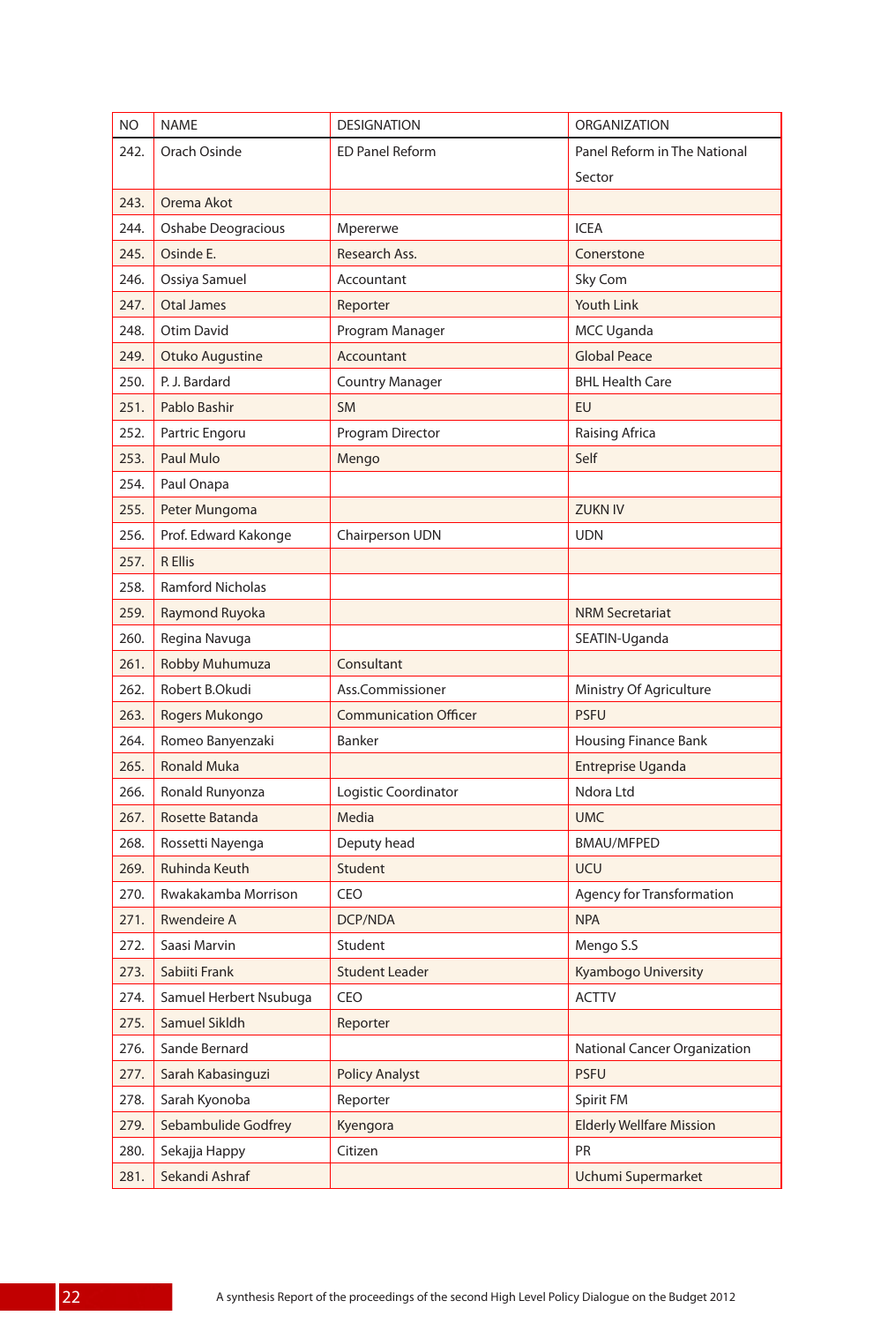| NO.  | <b>NAME</b>                | <b>DESIGNATION</b>          | <b>ORGANIZATION</b>                   |
|------|----------------------------|-----------------------------|---------------------------------------|
| 282. | Senkeezi Godfrey           | Student                     | A-ONE                                 |
| 283. | <b>Simon Omoding</b>       |                             |                                       |
| 284. | Sophie Kyagulanyi          | Program Coordinator         | <b>ACTION AID</b>                     |
| 285. | Ssebyabwe Aloysus          | <b>Business Man</b>         | Self Employed                         |
| 286. | Ssegawa Fred               | Student                     | <b>UIBMS</b>                          |
| 287. | Ssemanda Fred              | <b>Teacher</b>              | Shimoni P.S                           |
| 288. | Ssemanda paul              | Accountant                  |                                       |
| 289. | Ssenabulya Kevin           | <b>Director</b>             | <b>KERARD</b>                         |
| 290. | Ssentengo Darren           | Banker                      | <b>KCB Bank</b>                       |
| 291. | Stephen Batunudde          | Finance consultant          | Pearl accounting solutions<br>Kampala |
| 292. | <b>Steve Citwe</b>         |                             |                                       |
| 293. | <b>Sule Godfrey</b>        | <b>Youth Council</b>        | <b>Hotel Triangle</b>                 |
| 294. | Susan Naduddu              | Program Officer Governance  | <b>DENIVA</b>                         |
| 295. | <b>Susan Torach</b>        | Salesperson                 | ARKA (U)                              |
| 296. | Sylivia Nakasi             | Policy And Advocacy Officer | <b>UNASO</b>                          |
| 297. | <b>Tandeka Dan</b>         | kampala S.S                 |                                       |
| 298. | <b>Tantera Paul</b>        | Businessman                 | <b>East African Bureau</b>            |
| 299. | Tayebwa Bernard            | <b>GAPCO LTD</b>            | <b>GEPUCO CEO</b>                     |
| 300. | Tebandela Fred             | Banker                      | <b>KCB Bank</b>                       |
| 301. | <b>Thogang Willfred</b>    | Lawyer                      | <b>OKECHA &amp; Co. Advocates</b>     |
| 302. | Timothy Fernando           | <b>Policy Analyst</b>       | <b>IT GUY LTD</b>                     |
| 303. | <b>Tumusiime Brian</b>     | Mp.(SCOS)                   | Nkumba University                     |
| 304. | <b>Tumusingize Godfrey</b> | Logistc Assistant           | <b>ACTADE</b>                         |
| 305. | <b>Tusiimomwe Florence</b> | Dispenser                   | <b>Marianah Pharmacy</b>              |
| 306. | <b>Twarabireho Vincent</b> |                             | <b>Alpine Consult</b>                 |
| 307. | <b>Tweheyo Disan</b>       | <b>Trader</b>               | Kasokoso                              |
| 308. | Wabwire John               | <b>RSO</b>                  | <b>Amnesty Commission</b>             |
| 309. | <b>Wafutu Livingston</b>   |                             | <b>KIU Student</b>                    |
| 310. | Wairindi Daniel            | Lecture                     | KIU                                   |
| 311. | Wasswa Harold              | Psychologist                | <b>ACMCO</b>                          |
| 312. | Wathum Wilfred             | <b>Sales</b>                | <b>KFM</b>                            |
| 313. | Waya Duncan                | <b>Sales</b>                | <b>KFM</b>                            |
| 314. | Wesibade Halima            | Student                     | UMCAT School of J.M                   |
| 315. | Wilfred Nuwagaba           | <b>MP</b>                   | Parliament                            |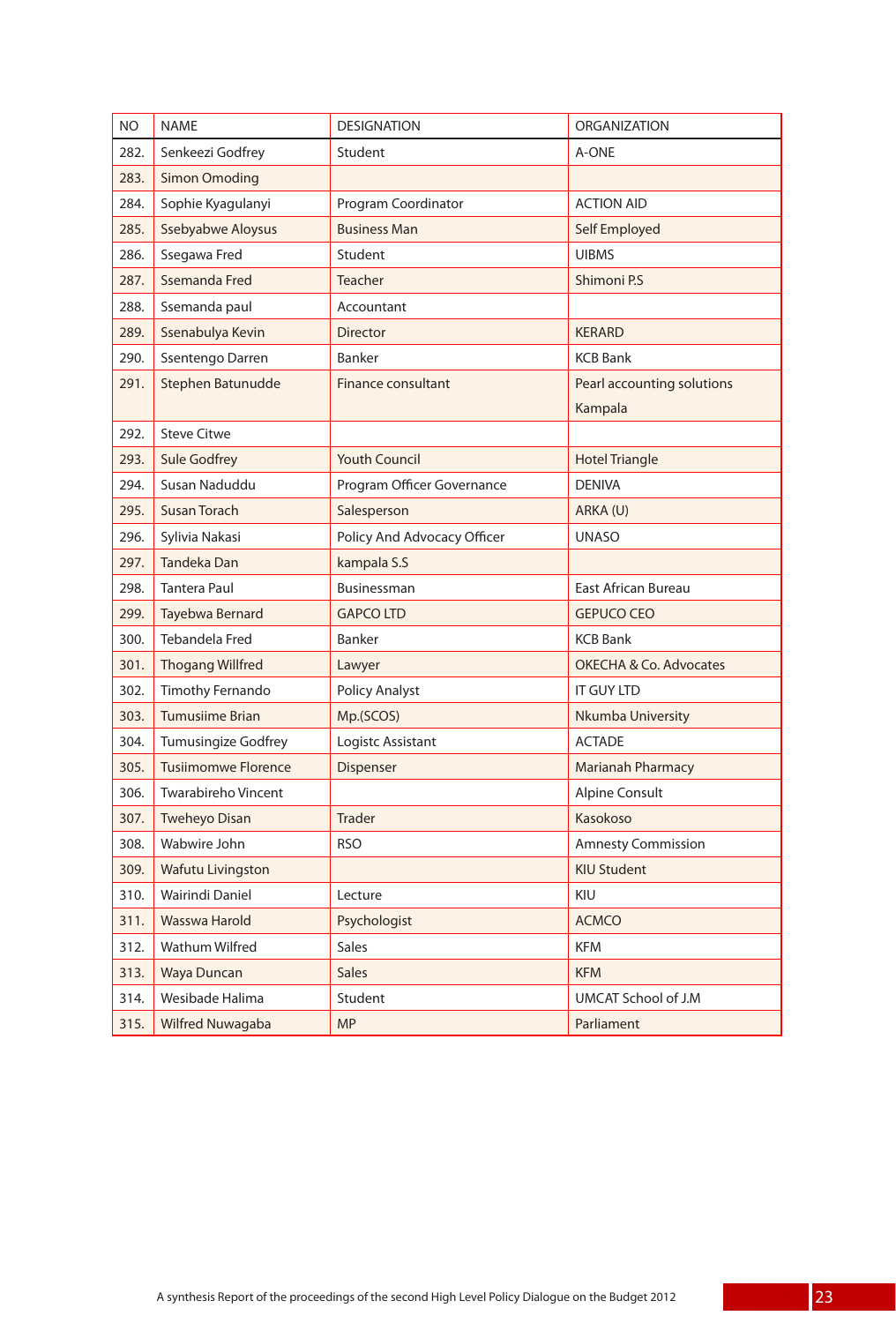## Publications in this Series

ACODE, (2002). The African Policy Makers Workshop on the Negotiations for a Liability and Redress Regime Under the Cartagena Protocol on Biosafety: Report of the Proceedings; ACODE Policy Dialogue Series No. 1, 2002. Kampala.

Tumushabe, G., and Mpeirwe, A., (2003). East Africa Sub-Regional Workshop on Genetically Modified Organisms: Report of the Proceedings. ACODE Policy Dialogue Series No. 2, 2003. Kampala.

Kutegeka, S., and Luyima, V., (2003). High Level Policy Dialogue on Nature, Wealth and Power: Balancing Nature, Wealth and Power Through The PEAP Revision Process, Report of the Proceedings. ACODE Policy Dialogue Series No. 3, 2003. Kampala.

Musiime, E., and Naluwairo, R., (2004). Workshop on Organic Agriculture, Food Security and Poverty Eradication: Policy Options for Increasing the Role of Organic Agriculture in Ensuring Sustainable Food Security and Poverty Alleviation in Sub-Saharan Africa: Report of the Proceedings. ACODE Policy Dialogue Series No. 4, 2004. Kampala.

Tumushabe, G., (2004). High Level Policy Dialogue on Bio-Safety Frameworks in Sub-Saharan Africa: National Biosafety Frameworks, Whose Agenda? Report of the Proceedings. ACODE Policy Dialogue Series No. 5, 2004. Kampala

Naluwairo, R., and Musiime, E., (2004). Report of the Parliamentary Public Hearing on Genetically Modified Organisms in Uganda: A New Approach to Soliciting Peoples' Views on Emerging Issues in Society. ACODE Policy Dialogue Series No. 6, 2004. Kampala

Tumushabe, G., and Naluwairo, R., (2006). The East Africa Conference on Intellectual Property Rights and Development: Synthesis Report of the Proceedings. ACODE Policy Dialogue Series No. 7, 2006. Kampala.

Tabaire, B., and Okao, J., (2010). Reviving Makerere University to a Leading Institution for Academic Excellence in Africa: Synthesis Report of Proceedings of the 3rd State of the Nation Platform. ACODE Policy Dialogue Series No. 8, 2010. Kampala.

Tabaire, B., and Okao, J., (2010). A Reflection of Uganda's Foreign Policy and Role at the UN Security Council: Synthesis Report of Proceedings of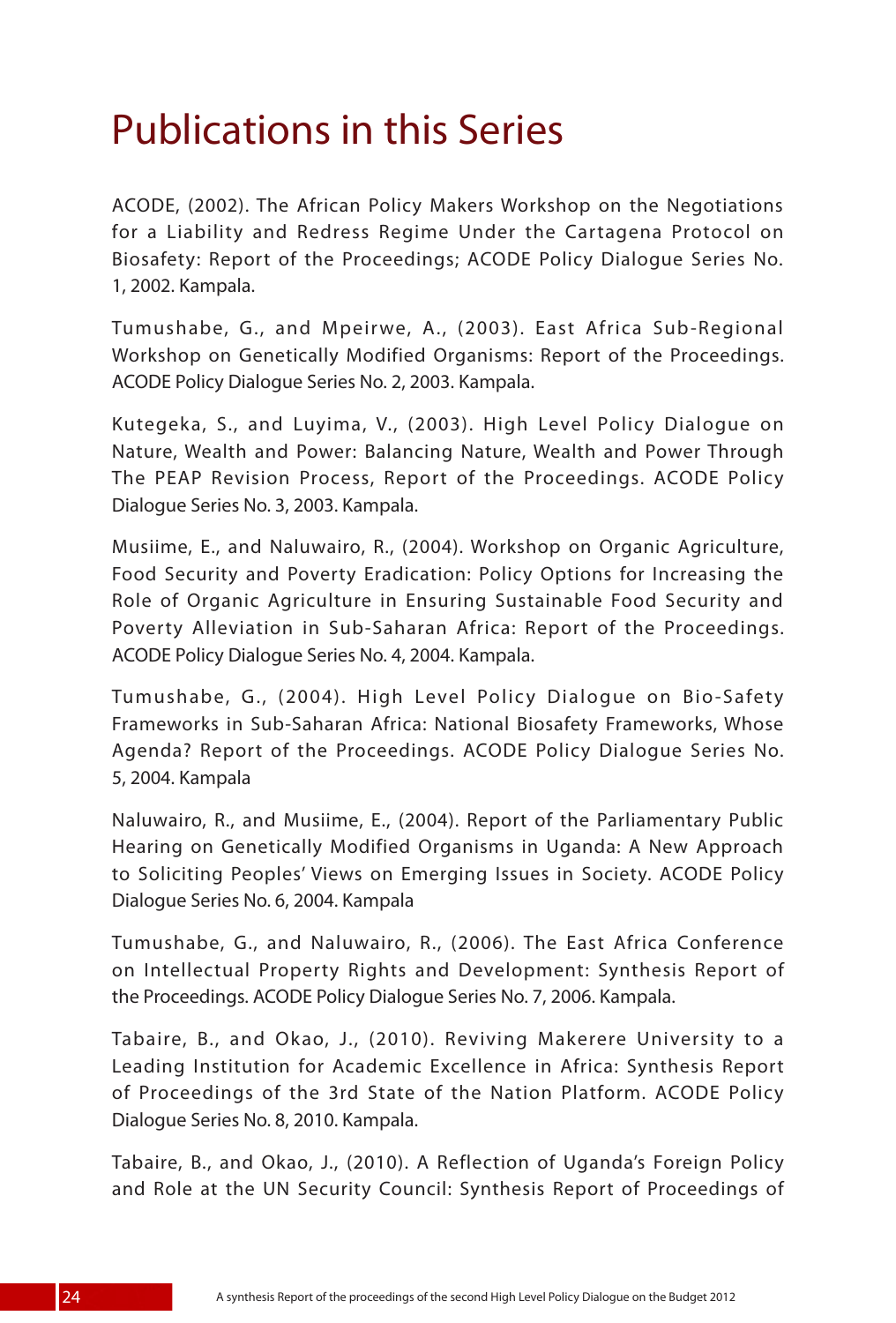the 5th State of the Nation Platform. ACODE Policy Dialogue Series No. 9, 2010. Kampala.

Tabaire, B., and Okao, J., (2010). The Preparedness of the Uganda Police to Ensure a Free, Fair and Violent-free Elections in 2011: Synthesis Report of Proceedings of the 6th State of the Nation Platform. ACODE Policy Dialogue Series No. 10, 2010. Kampala.

Tabaire, B., and Okao, J., (2010). Transforming Uganda's Public Policy, Economy and Politics: Synthesis Report of Proceedings of the 7th State of the Nation Platform. ACODE Policy Dialogue Series No. 11, 2010. Kampala.

Tabaire, B., and Okao, J., (2010). Decentralization; A Good Thing Being Abused: Synthesis Report of Proceedings of the 8th State of the Nation Platform. ACODE Policy Dialogue Series No. 12, 2010.Kampala.

Tabaire, B., and Okao, J., (2010). Politics, Patronage and Religion in Uganda: A Synthesis Report of the Proceedings of the 9th Session of the State of the Nation Platform. ACODE Policy Dialogue Series, No. 13, 2010. Kampala.

Tabaire, B., and Okao, J., (2010). Uganda's National Budget 2010/2011: A Critical Look at the Government's Priorities: A Synthesis Report of the Proceedings of the 10th Session of the State of the Nation Platform. ACODE Policy Dialogue Series, No. 14, 2010. Kampala.

Mugyenyi, O., et.al. (2010). Equitable Sharing of the Treasures of Oil and Gas in a Transparent and Environmentally Sustainable Manner: A Synthesis Report of the Proceedings of the Parliamentary Symposium on Oil and Gas Development in Uganda. ACODE Policy Dialogue Series, No. 15, 2010. Kampala.